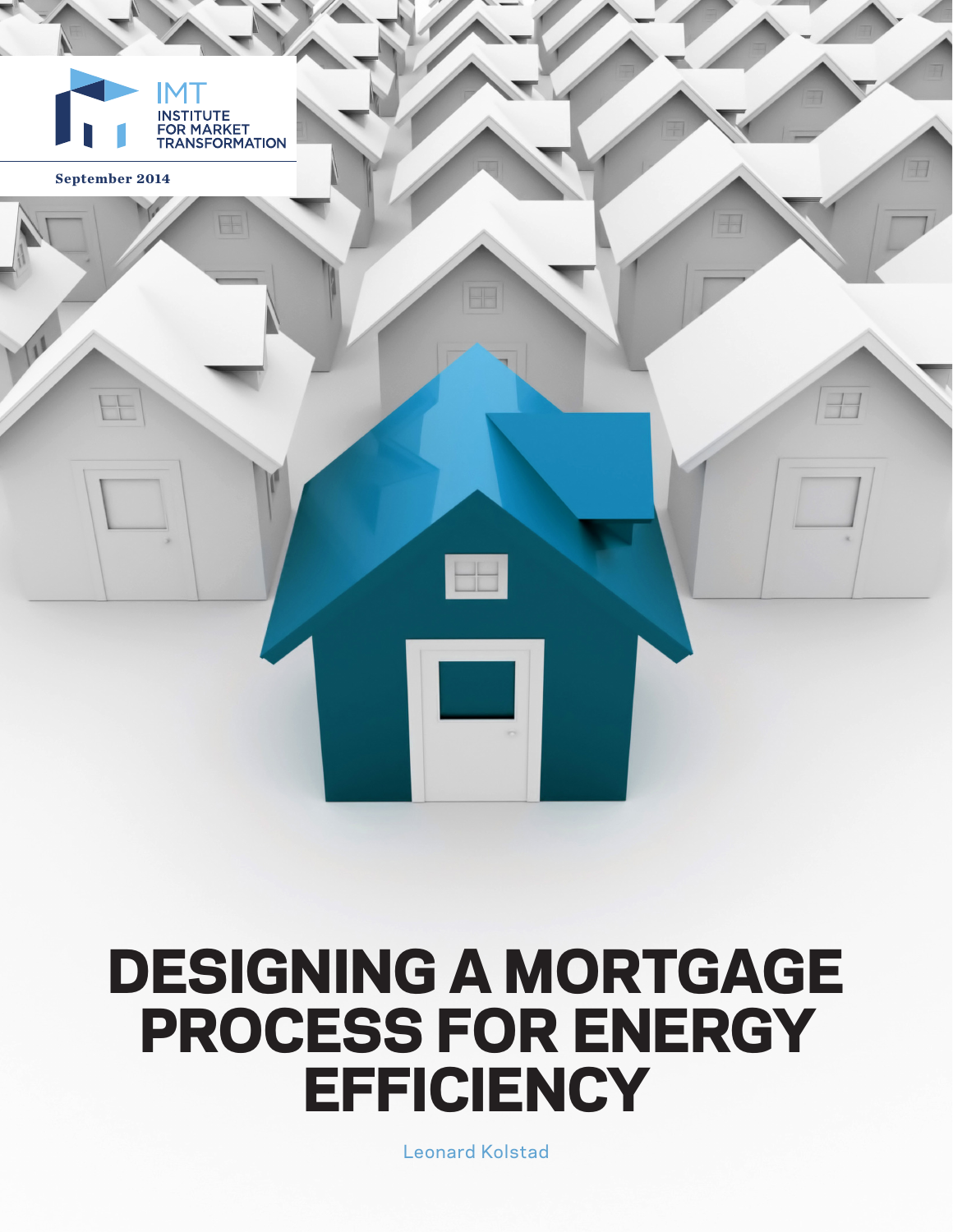# Designing a Mortgage Process for Energy Efficiency

Leonard Kolstad

Institute for Market Transformation September 2014

© Institute for Market Transformation 1707 L St. NW | Suite 1050 Washington, DC 20036 (202) 525-2883 | [www.imt.org](http://www.imt.org/)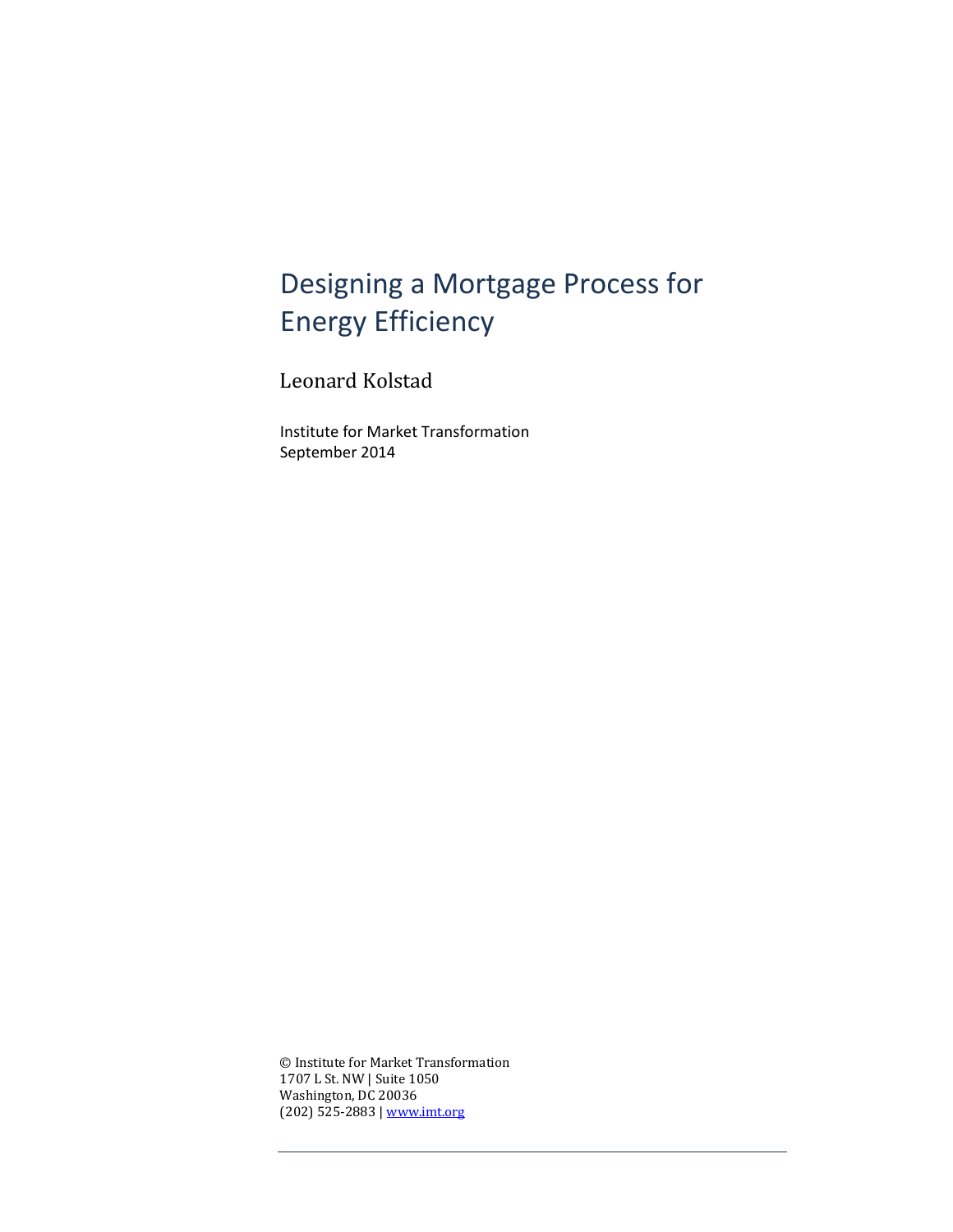## **Table of Contents**

| 1. | Overview of Energy Efficient Mortgages (EEMs)  3 |  |
|----|--------------------------------------------------|--|
|    |                                                  |  |
|    |                                                  |  |
|    |                                                  |  |
| 3. |                                                  |  |
|    |                                                  |  |
|    |                                                  |  |
|    |                                                  |  |
|    |                                                  |  |
|    |                                                  |  |
|    |                                                  |  |
|    |                                                  |  |
|    |                                                  |  |
|    | 4.4 Mortgage Loan Officers and Underwriters 11   |  |
|    |                                                  |  |
|    |                                                  |  |
|    |                                                  |  |
|    |                                                  |  |
|    |                                                  |  |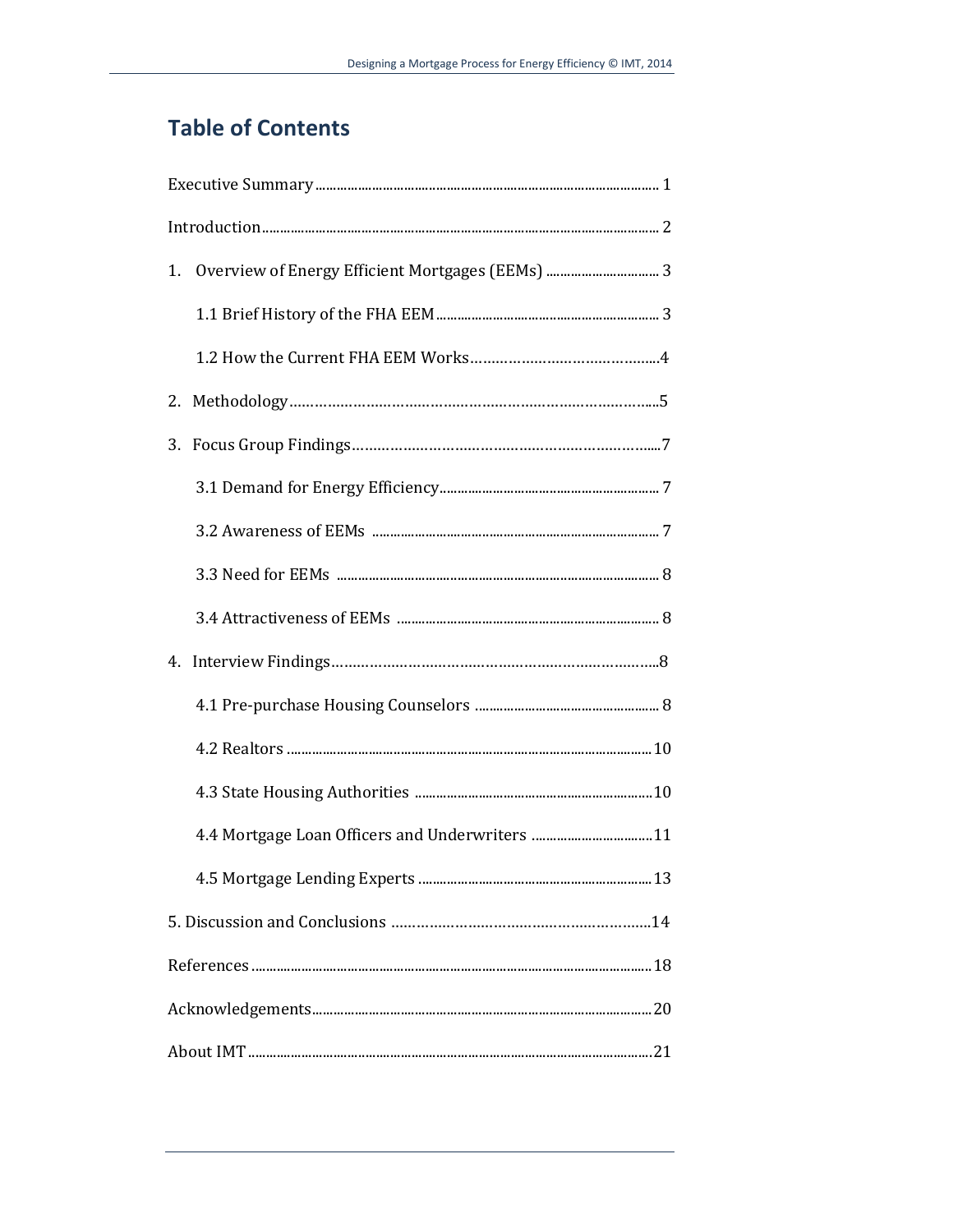## **Executive Summary**

As the U.S. housing stock ages and energy prices climb, more robust strategies and financing mechanisms are needed to drive energy efficiency renovations in existing homes, particularly among lowand middle-income households. To date, residential retrofit strategies have broadly targeted homeowners, with less emphasis placed on leveraging the home purchase process to trigger renovations early in a homeowner's tenure. In theory, the Energy Efficient Mortgage (EEM) program offered by the Federal Housing Administration (FHA) represents a promising model for catalyzing energy-saving upgrades with home purchase transactions. However, the program has struggled to gain traction. This study sought to understand why.

Both the study's focus group and interviews revealed a need to better educate stakeholders, including homebuyers, housing counselors, real estate agents, and the lending community, on home energy efficiency and EEMs. However, greater awareness of the FHA EEM is unlikely to significantly increase its use, as the product's design must also be improved to increase its appeal to stakeholders. Introducing a paid facilitator responsible for overall management of the FHA EEM could make the process less cumbersome for both homebuyers and lenders. Time and cost concerns surrounding Home Energy Rating System (HERS) work, as well as the likely limited supply of HERS raters, merits a follow-up investigation focused on the optimal way to integrate home energy evaluations with an EEM. In addition, it is recommended that FHA reevaluate the EEM's maximum loan amount conditions, seek a solution that allows for deeper energy retrofits, and maintain acceptable levels of lender, as well as borrower, risk. Finally, making the FHA EEM more attractive to lenders is vital, and this study presents a few possibilities to increase lenders' interest in the product.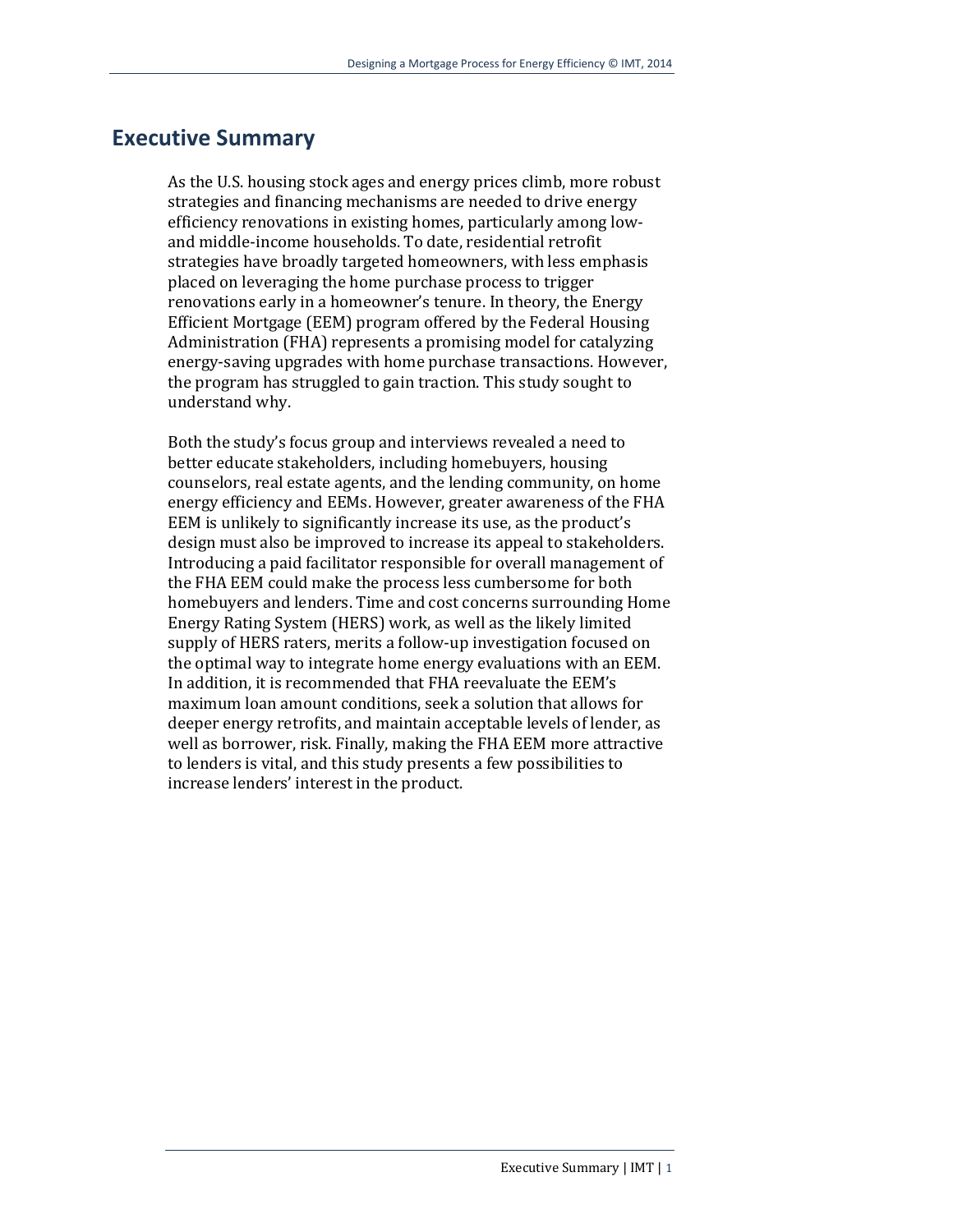#### **Introduction**

Residential buildings currently account for approximately 22 percent of primary energy consumption in the United States (U.S. Department of Energy 2012), and within the residential sector, single-family homes are responsible for around 80 percent of the energy use (Energy Information Administration 2013). Single-family homes thus contribute significantly to the nation's overall energy and carbon footprints, and there is a great opportunity to reduce these negative environmental effects by increasing the energy efficiency of this specific housing market.

Of course, there are barriers to making single-family homes more energy-efficient. The relatively low levels of education among homebuyers and homebuying professionals on topics related to energy efficiency must increase. Current mortgage underwriting processes do not consider home energy costs and, as a result, existing mortgage products have been insufficient in stimulating the market for more energy-efficient homes. The SAVE Act—federal legislation that would include energy costs in mortgage underwriting and thereby encourage energy-efficient home improvements and construction—has yet to progress through Congress.

The Federal Housing Administration (FHA) is working to integrate home energy costs into its insured mortgage products. It does offer an Energy Efficient Mortgage (EEM) as a vehicle toward a more energy-efficient housing stock, but this mechanism suffers from very low participation rates.

In many respects, a home purchase provides an opportune moment to finance and implement home energy improvements. Homebuyers often apply for a mortgage to purchase a home and the additional effort required to apply for an EEM to finance energy-saving upgrades can be relatively low. In addition, by financing improvement costs in a first mortgage, the payments can be amortized up to 30 years. Homebuyers generally expect to live in a home for 10-15 years, which is equal to or less than the useful life of many upgrades. Therefore, the benefit-to-cost ratio of energy-saving improvements would likely be at its highest point at the start of the household's tenure (National Association of Realtors 2013). Further, renovation projects are easier to complete before the occupant has fully settled into the property. Perhaps the most important advantage of addressing energy upgrades at the point of purchase is the fact that home purchase transactions involve many professionals, such as mortgage loan officers, real estate agents, housing counselors, home inspectors, and insurance agents, and this extensive network offers multiple channels by which information can be provided to a homebuyer.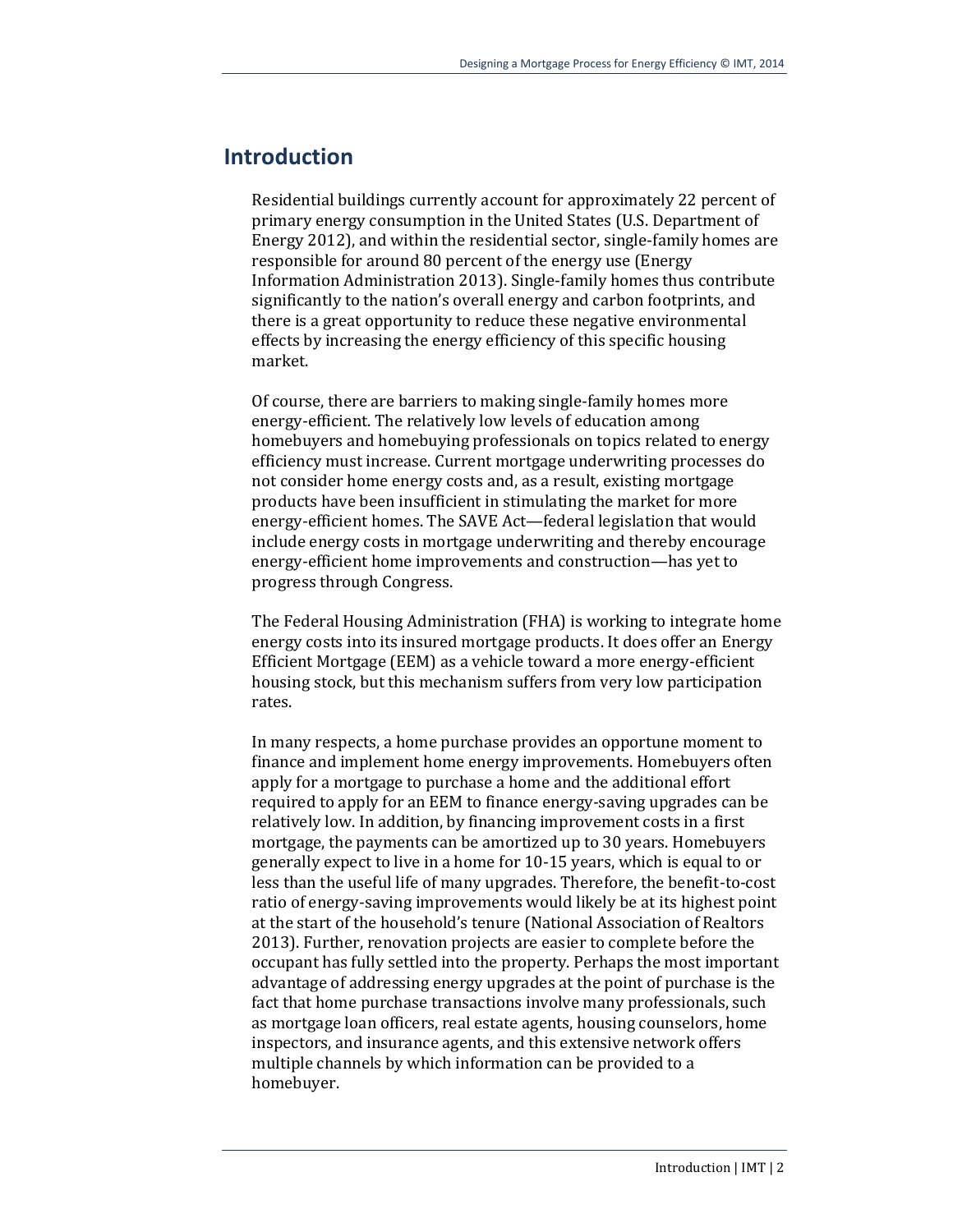## **1. Overview of Energy Efficient Mortgages (EEMs)**

In broad terms, an EEM can include any mortgage that adjusts underwriting guidelines to account for a home's energy-saving features, or otherwise provides financing incentives for energy efficiency (Farhar 2000). Over the past 30 years, various EEM products have been offered inconsistently by FHA, the Federal National Mortgage Association (Fannie Mae), the Federal Home Loan Mortgage Corporation (Freddie Mac), the U.S. Department of Veterans Affairs, and the U.S. Department of Agriculture. For the purposes of this study, the current FHA EEM provided the basis for exploring more effective ways to package energysaving renovations with home purchase originations.

#### **1.1 Brief History of the FHA EEM**

Like many innovations currently used to improve building energy efficiency, the concept of the EEM was developed in reaction to the energy crisis of the 1970s. The first EEM pilot was introduced by Fannie Mae and Freddie Mac in Massachusetts in 1983, as part of a larger project developed by Energyworks Inc., the Alliance to Save Energy, and Mass Save Inc. (Miller 1986). Only one bank offered the product, and it completed fewer than 10 purchase originations before ending its involvement in 1984. Fannie Mae and Freddie Mac continued to offer the pilot in subsequent years, though participation likely remained low.

In 1991, the U.S. Department of Energy (DOE), in cooperation with the U.S. Department of Housing and Urban Development (HUD), convened the National Collaborative on Home Energy Rating Systems and Mortgage Incentives for Energy Efficiency, with the mission of designing a voluntary national program that linked mortgage lending with home energy ratings (Farhar 2000). Soon after the Collaborative published its recommendations, the Energy Policy Act of 1992 (EPACT) was enacted, providing for the establishment of an FHA EEM pilot program. In 1995, the FHA EEM program was expanded nationwide.

In 2009, FHA implemented the requirements of section 2123 of the Housing Economic Recovery Act of 2008 (HERA), which increased the maximum loan amount for the FHA EEM energy improvements from \$8,000 to its current limit. HERA also placed a statutory limit on FHA EEM volume: the number of FHA EEMs may not exceed 5 percent of the total number of mortgages on 1- to 4-family homes insured by HUD (under title II of the National Housing Act) during the previous fiscal year.

Over the past two decades, the FHA EEM has gained little traction. From fiscal years 1994 through 1998, 8,534 loans were completed in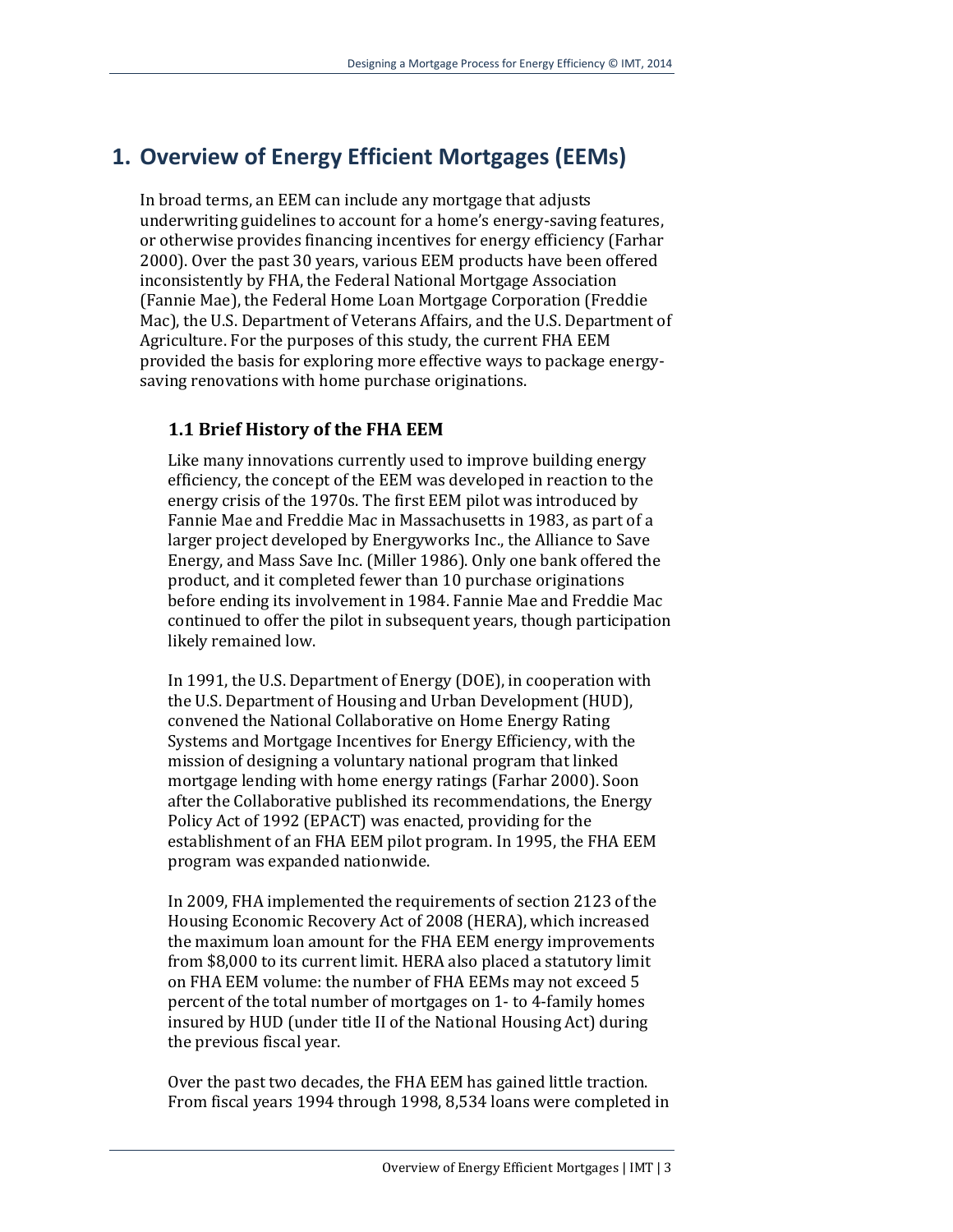the seven pilot states (Farhar 2000, 6). In more recent fiscal years, FHA EEM endorsements have ranged from 2,496 loans in 2010 to 559 loans in 2013 (see Figure 1). In comparison, FHA insured over 1.3 million single-family mortgages in 2013 (HUD 2013). No data could be found for the number of FHA EEM endorsements in 2008 or 2009. Other similar programs have also had low participation. For example, Fannie Mae reported that its pilot EEM program averaged only 61 loans per year between 2005 and 2007 (United States Congress 2008, 260).

**Figure 1: FHA new endorsements of Energy Efficient Mortgages (EEMs), by fiscal year** 



Source: HUD 2008; HUD 2012b; Data for 2012 and 2013 are previously unpublished figures provided by HUD

#### **1.2 How the Current FHA EEM Works**

The FHA EEM allows a borrower to finance a cost-effective "energy package," or a set of energy-saving home upgrades, with a home purchase or refinance transaction. A qualified home energy rater must determine that the present value of the energy saved over the useful life of the energy package exceeds the cost of those upgrades to the borrower, including maintenance costs. To construct a costeffective energy package, the rater must use a Home Energy Rating System (HERS) that meets minimum requirements set by DOE (HUD 2005). FHA does not set the fees for the inspections or the home energy rating, but these fees can be financed as part of the EEM as long as the entire energy package remains cost-effective. The loan amount for the cost-effective energy package cannot exceed the lesser of 5 percent of: (a) the value of the property; (b) 115 percent of the median area price of a single-family dwelling; or (c) 150 percent of the Freddie Mac conforming loan limit (HUD 2009, 1).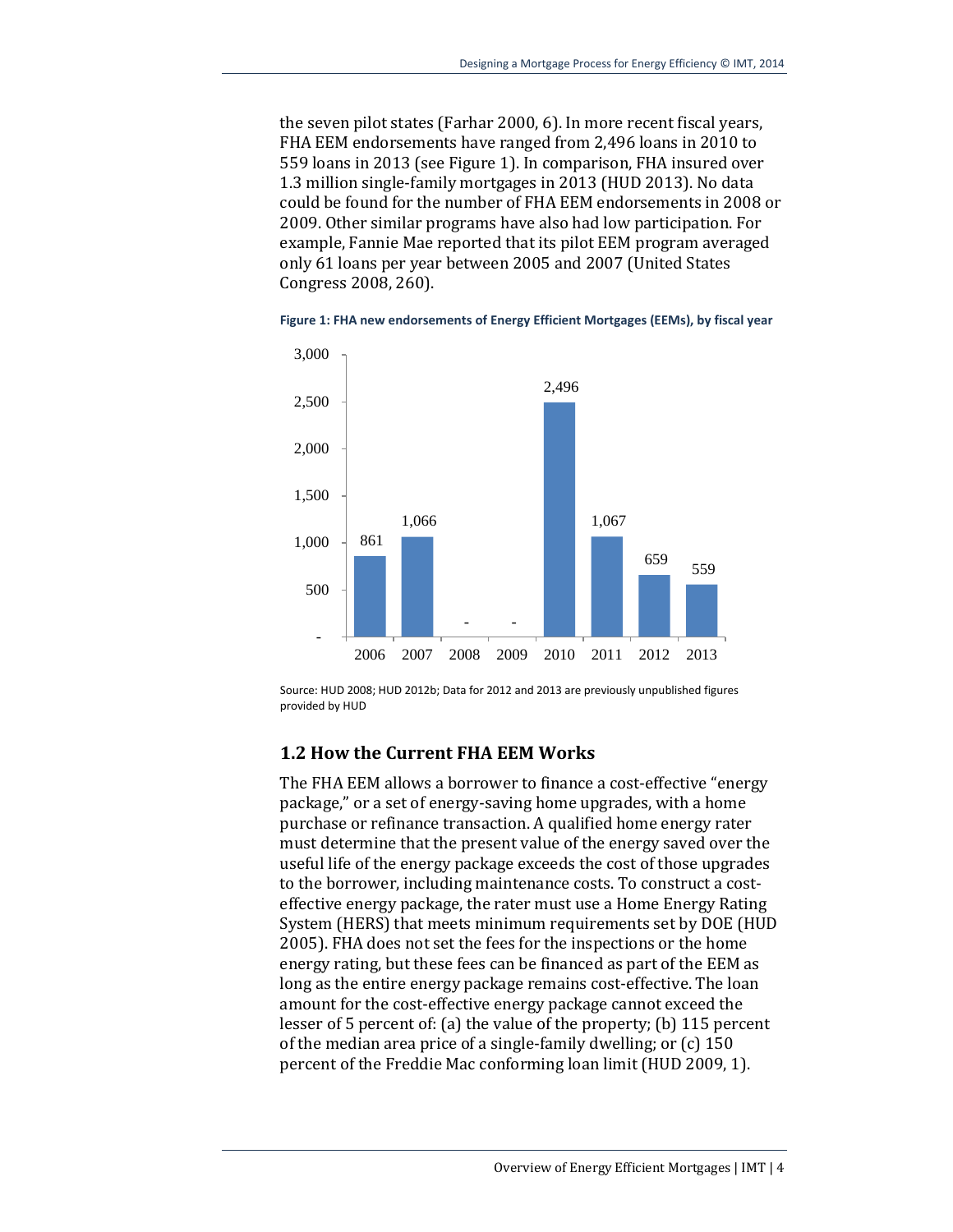The FHA EEM can be used for existing or new detached homes, townhouses, or condominiums. A borrower may also combine an EEM with other FHA property improvement programs, such as weatherization, solar, and 203(k) rehabilitation loans. All FHAapproved lenders are eligible to originate EEMs with no special approval process.

The loan is initially underwritten as if the energy package does not exist. If the borrower qualifies to purchase or refinance the home, no further qualification is needed to finance a cost-effective energy package. The borrower does not need to provide a down payment on the energy package cost, and no second appraisal is needed to reflect the as-completed value of the home. For loan applications that are manually underwritten, properties that meet or will be renovated to meet a certain level of energy efficiency (currently the 2000 International Energy Conservation Code) are eligible for a twopercentage-point stretch in qualifying debt-to-income ratios. Therefore, homebuyers and homeowners can utilize the FHA EEM to increase their borrowing capacity to a level that exceeds what is allowable for a regular home mortgage.

For existing properties, the lender places the funds for the energy package in an escrow account at closing, and the EEM is insurable by FHA immediately after closing. Borrowers are subject to an upfront mortgage insurance premium equal to 1.75 percent of the base loan amount, as well as annual mortgage insurance premiums that vary depending on the loan characteristics (HUD 2012a, 2-4). The energy package must be installed within 90 days of closing, after which any remaining funds in the escrow account must be applied to pay down the loan principal. For new construction, the energy package is part of the home's construction and must be completed prior to loan closing.

## **2. Methodology**

This research attempted to address the following questions:

1. Considering both demand- and supply-side factors, what are the most significant barriers to participation in the FHA EEM program?

2. Recognizing these barriers, what are potential strategies to improve the product and thus better leverage home purchase transactions to trigger energy-saving renovations, particularly among low- and middle-income households?

For insights to these questions, a preliminary focus group was organized with four participating pre-purchase housing counselors,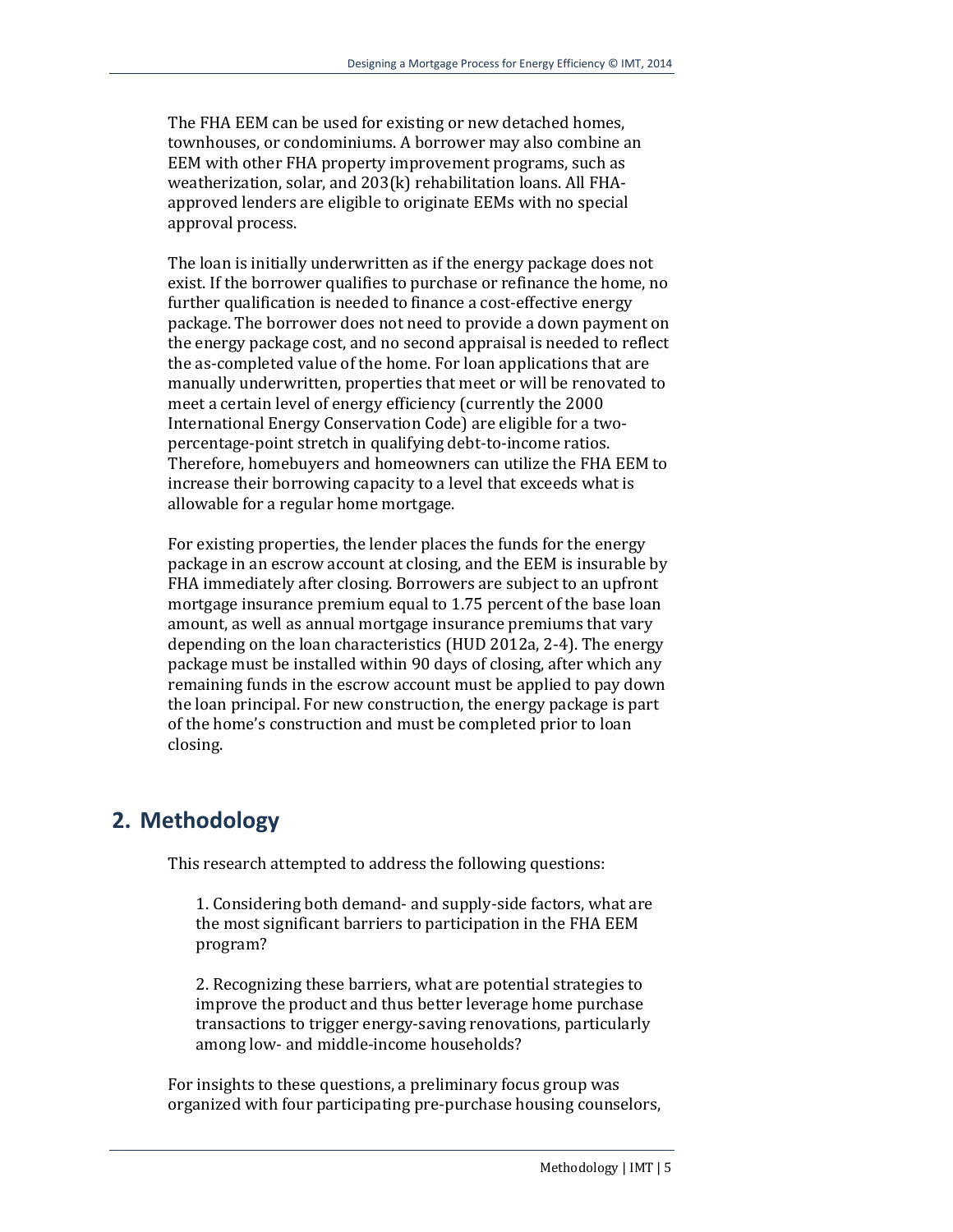and qualitative phone interviews were conducted with a variety of stakeholders involved in the homebuying process (see Table 1). The interviewees represented a diverse cross-section of the U.S. housing market, including different climate conditions, housing stock ages, and levels of real estate market competitiveness.

| <b>Stakeholders</b>                                        | Number<br>Interviewed |
|------------------------------------------------------------|-----------------------|
| Pre-purchase Housing Counselors                            | 5                     |
| Realtors                                                   | 6                     |
| Lending Community                                          | 8                     |
| Homeownership Program Managers (State Housing Authorities) | $\overline{2}$        |
| Mortgage Loan Officers and Underwriters                    | 4                     |
| Mortgage Lending Experts                                   | $\mathfrak{p}$        |

#### **Table 1: Breakdown of professionals interviewed for this study**

Note: Table does not include four housing counselors who participated in the focus group

This study is somewhat unique in that it included the perspectives of pre-purchase housing counselors, who some researchers argue have been underutilized in terms of educating consumers about their options to lower home energy costs (Martin 2011). Housing counselors must adhere to guidelines set by HUD, which require that "if a counselor discusses specific products, features, properties or programs, they must provide at least three reasonable and comparable alternatives…Counselors must not advise clients, or promote specific products, features or programs" (HUD 2010, 21).

Counselors work with a subset of prospective homebuyers who tend to be younger, have lower incomes, and have lower credit scores than the typical U.S. household (Turnham and Jefferson 2012). In fiscal year 2012, about 148,000 households received one-on-one pre-purchase counseling from HUD-approved agencies (HUD 2012c, 2). To put this number in perspective, there were over 4.6 million existing home sales in 2012 (NAR 2014), and another approximately 368,000 new homes sold in 2012 (United States Census Bureau 2014, 2).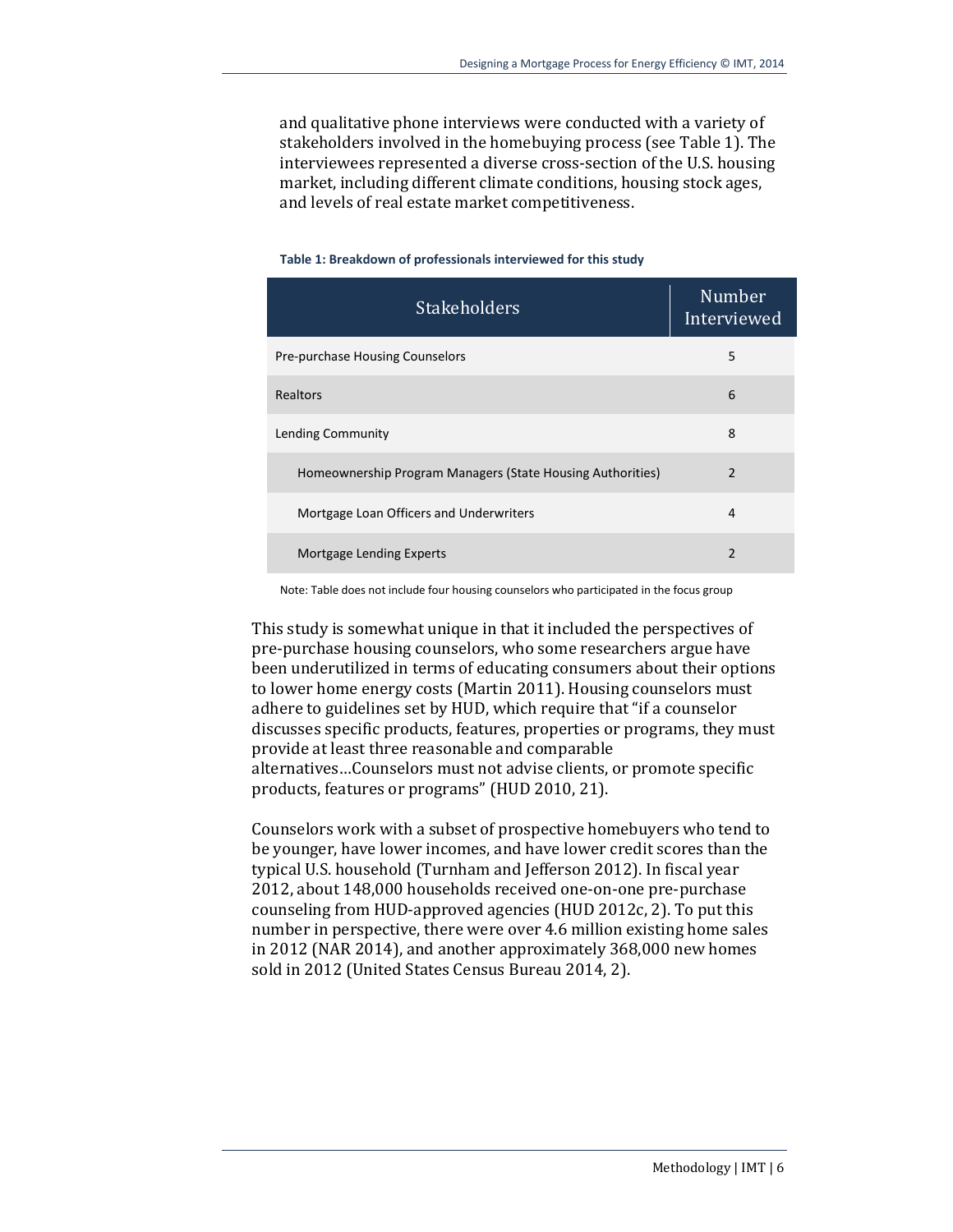## **3. Focus Group Findings**

The focus group of four pre-purchase housing counselors provided a number of insights regarding the challenges that have stalled wider adoption of FHA EEMs.

#### **3.1 Demand for Energy Efficiency**

Focus group participants expressed that a large majority of homebuyers, and especially FHA borrowers, are unlikely to demand energy-efficient homes.

- *"I think the EEM is more geared to sophisticated homebuyers who probably won't use FHA in the first place."*
- *"My clients are already pinching pennies, and they just want to get in the house. They don't really care. There is a very minute population that thinks they absolutely have to have a green house."*

#### **3.2 Awareness of EEMs**

The housing counselors expressed a personal lack of knowledge and thought other professionals also lack awareness of the FHA EEM.

- *"We really don't know about this program. We need more education about the process, the terms, and who can use it. What are the benefits?"*
- *"I don't think most of my mortgage brokers would even know about this."*

Counselors had little knowledge of home energy efficiency concepts in general.

- *"I think the home energy rater is not included in the prepurchase counseling books, so we don't know who they are or what they do."*
- *"We have to let our clients know what energy efficiency is. Energy efficiency sounds good, but what does it mean? Am I going to save \$100 a month? Am I going to save \$15 a month? No one knows. Energy efficiency sounds good, but what is it? I don't know."*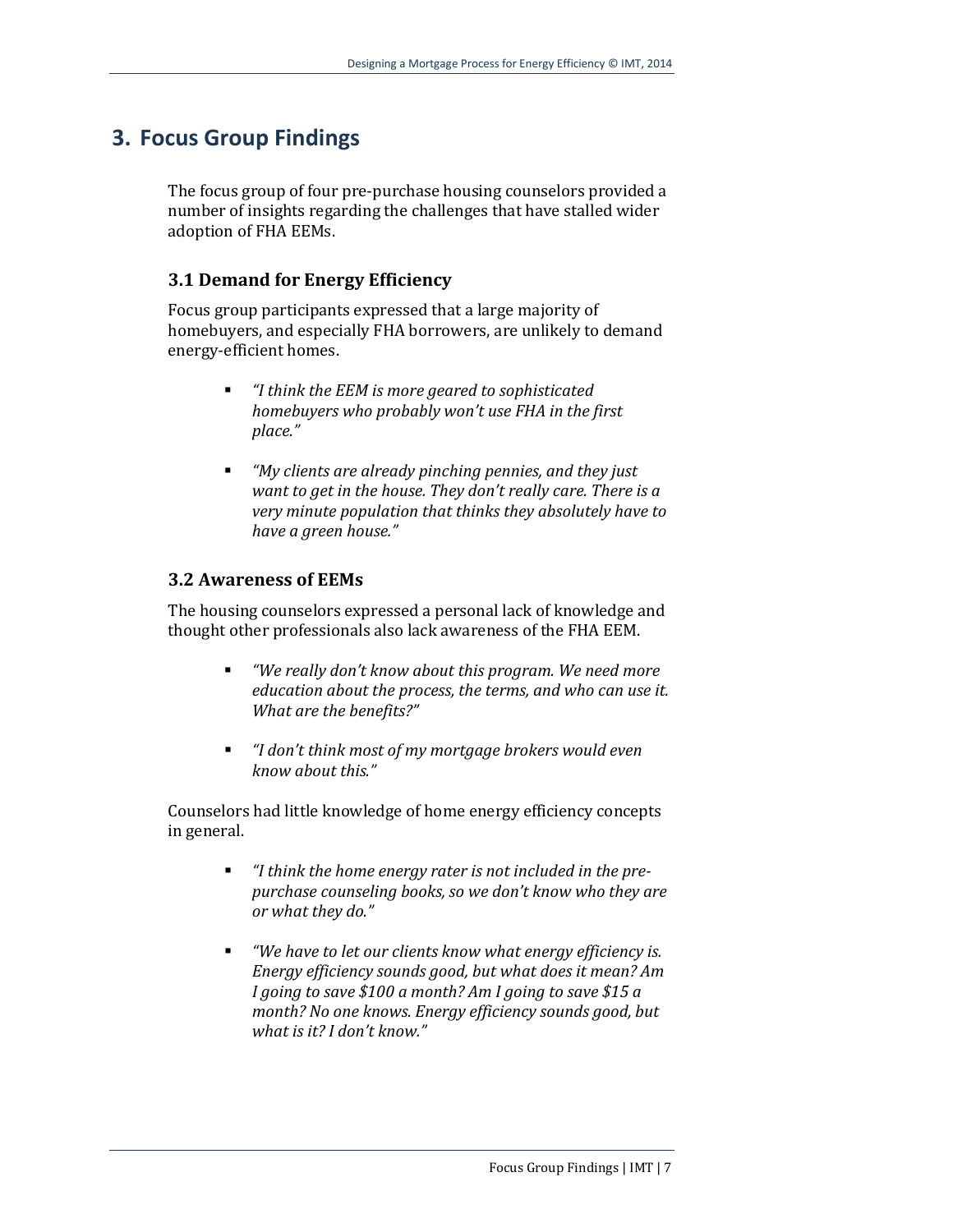#### **3.3 Need for EEMs**

Counselors reported that some first-time homebuyer programs have property requirements that would preclude the need for an EEM.

> *"Clients that use the [local program] must buy a property that's ready to move in, in order to qualify for the program. The program conducts a home quality inspection. The program sends one of its own inspectors. So usually [the clients] don't do improvements in the first year, because they bought a new house or a renovated house in a new development."*

They also noted that homebuyers who want to implement energysaving upgrades are more likely to use an FHA 203(k) rather than an FHA EEM.

> *"If [clients] know that they need to do work, they'll try to take out a 203(k) loan. It's probably the best-known program for homes that need improvement."*

#### **3.4 Attractiveness of EEMs**

The focus group questioned whether planning home improvements with a home purchase may overwhelm homebuyers.

> *"That might be too much up front, because [homebuyers] have a lot to deal with just understanding what they need to do to qualify for the house. Turning in paperwork to the lender and understanding their loan—now they're going to have to plan for a home that they don't even own yet. It's going to be difficult."*

Counselors reacted negatively to a hypothetical scenario in which homebuyers could select energy-saving improvements from a list rather than work with a home energy rater.

*"The home energy rater is a safety mechanism."*

## **4. Interview Findings**

#### **4.1 Pre-Purchase Housing Counselors**

Housing counselors can be a critical resource for homebuyers, especially first-time buyers who are unfamiliar with the home purchase process. Prospective homebuyers can find counseling services in several different ways, including through their lenders. Housing counselors can work with homebuyers to address several important questions, such as: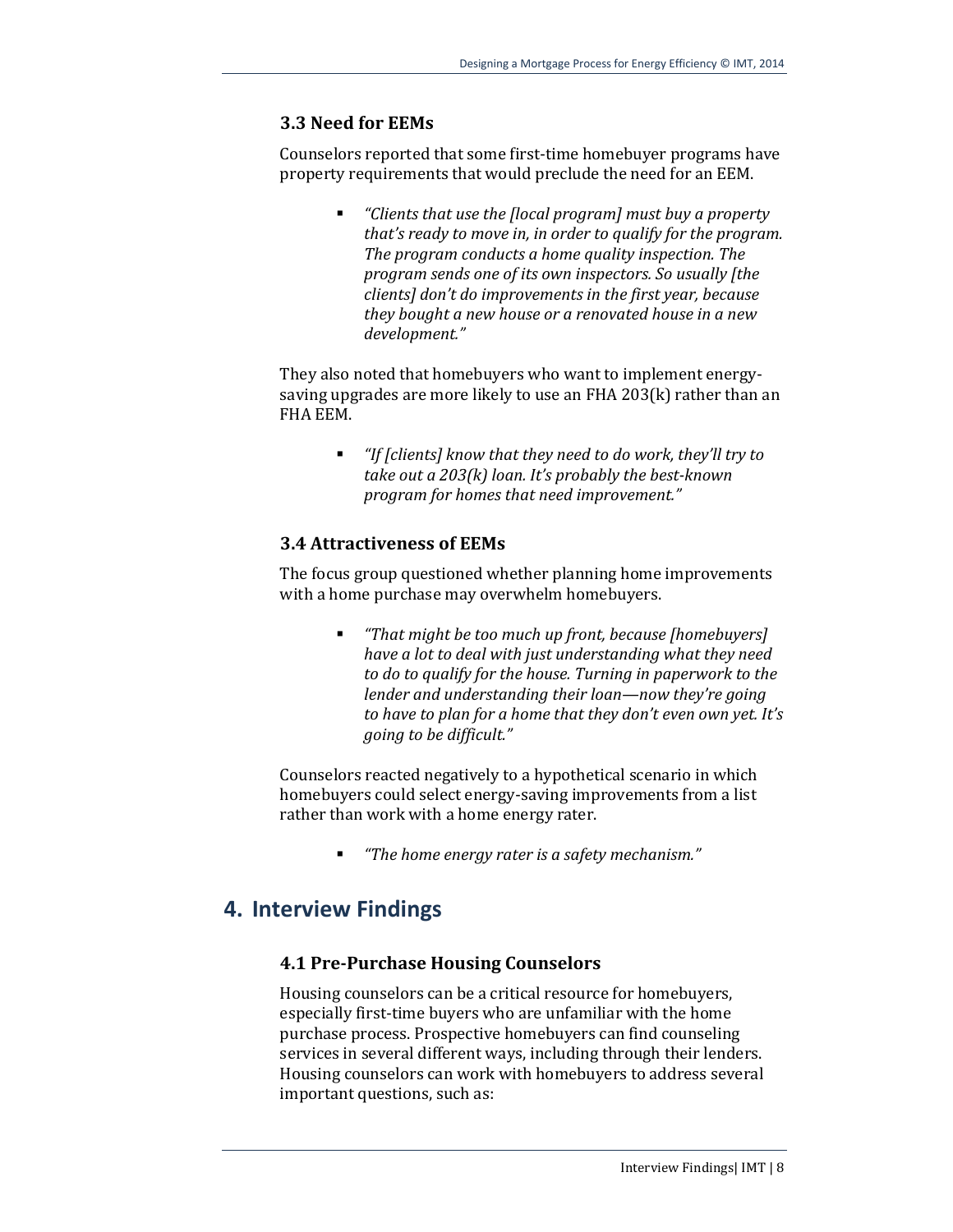- What can homebuyers afford?
- How to establish a budget?
- How to apply for down payment assistance?
- How to receive the best interest rate?
- **What is the credit level required?**

All five housing counselors interviewed had at least a basic level of "green" training. The housing counselors had a mixed reaction to the FHA EEM.

- *"[It is] something of interest for a sizable demographic of our clients. A lot of people are getting involved in our firsttime homebuyer program. This could go hand in hand."*
- *"A lot of clients aren't thinking about FHA. When they go to the bank, the bank wants them to use a different kind of product."*
- *"Most people end up going through the state housing finance authority. It's probably 1 to 1.5 percent lower than standard FHA. Closing costs are much more controlled with housing authority."*

They indicated that the 90-day timeframe for completing energy improvements after closing may not be sufficient.

> *"I think it can be done. My concern is the paperwork. It's a slow moving process. There's not enough manpower to expedite the process. Weather issues can also be a problem, for example: wall insulation that has to be done from the outside. One hundred and eighty days would be better."*

They also noted that the maximum allowable loan amount for home improvement costs may be low.

- *"I think it's probably low in our area. A lot of people are buying homes for \$100,000. Five-thousand dollars may not be enough to put in a reasonable furnace."*
- *"Depending on the property. For a \$100,000 property, \$5,000 won't get you very far. It would be helpful to know the average costs of the improvements."*

#### **4.2 Realtors**

Realtors, intermediaries between buyers and sellers, are deeply involved in the home purchase process and can be instrumental in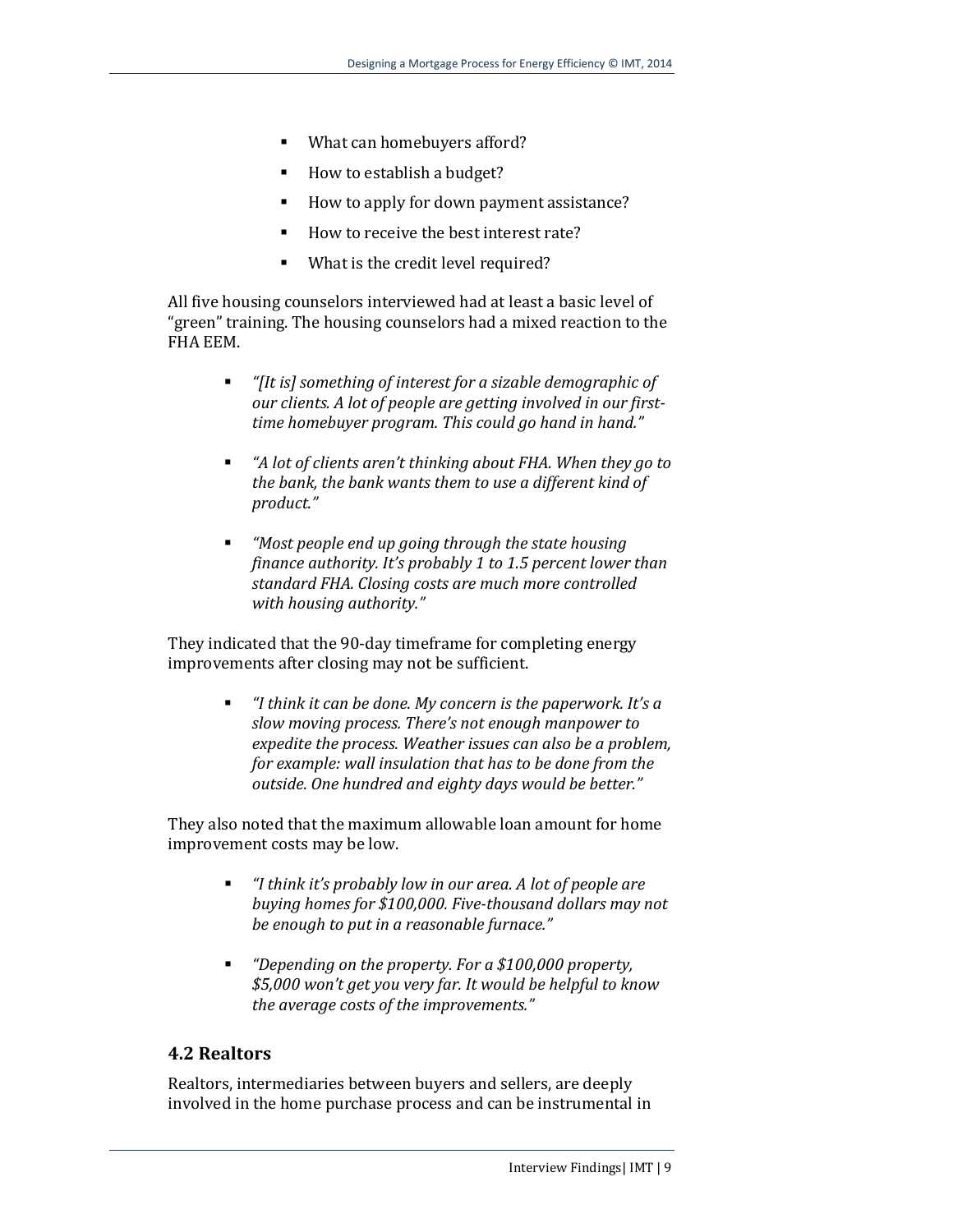promoting energy-saving home improvements during the transaction. Realtors can also play an important role in connecting prospective homebuyers to lenders with whom they've established strong relationships.

The Realtors interviewed generally possessed a mixed client base of first-time and repeat homebuyers, and the homes purchased ranged from historic homes of the early 20th century to new construction. Most clients used conventional financing, while only a small minority pursued FHA financing or paid with cash. Five of the six Realtors interviewed possessed the National Association of Realtors' Green Designation.

The Realtors felt that FHA borrowers are not as likely as conventional borrowers to be interested in EEMs.

- *"People who would be most interested in this product are not the ones who would participate in FHA. It seems like we're dealing with a different part of the marketplace. The [FHA] audience is narrowed to those who have minimal cash."*
- *"Most people who go [for] FHA are first-time buyers. They don't want to coordinate all this work being done to their house. There is so much extra cost to the buyer, so much unknown."*

They also noted that extra time required for the HERS work is concerning.

> *"We're seeing very short due diligence periods now. Sometimes [homebuyers] only have 7 to 10 days to get all of the inspections done. On top of getting a HERS rating and estimates, [they] also need to get home inspection, apply for a loan, fill out lender documents. A lot to get done in a short amount of time."*

#### **4.3 State Housing Authorities**

State housing authorities provide affordable housing opportunities and support services to low- and middle-income homebuyers. Two individuals who manage the homeownership programs for their respective state housing authorities were interviewed. They both knew of the FHA EEM, but neither had much success enticing lenders to try the product.

One respondent did not believe his state housing authority was associated with any lenders who had originated an FHA EEM.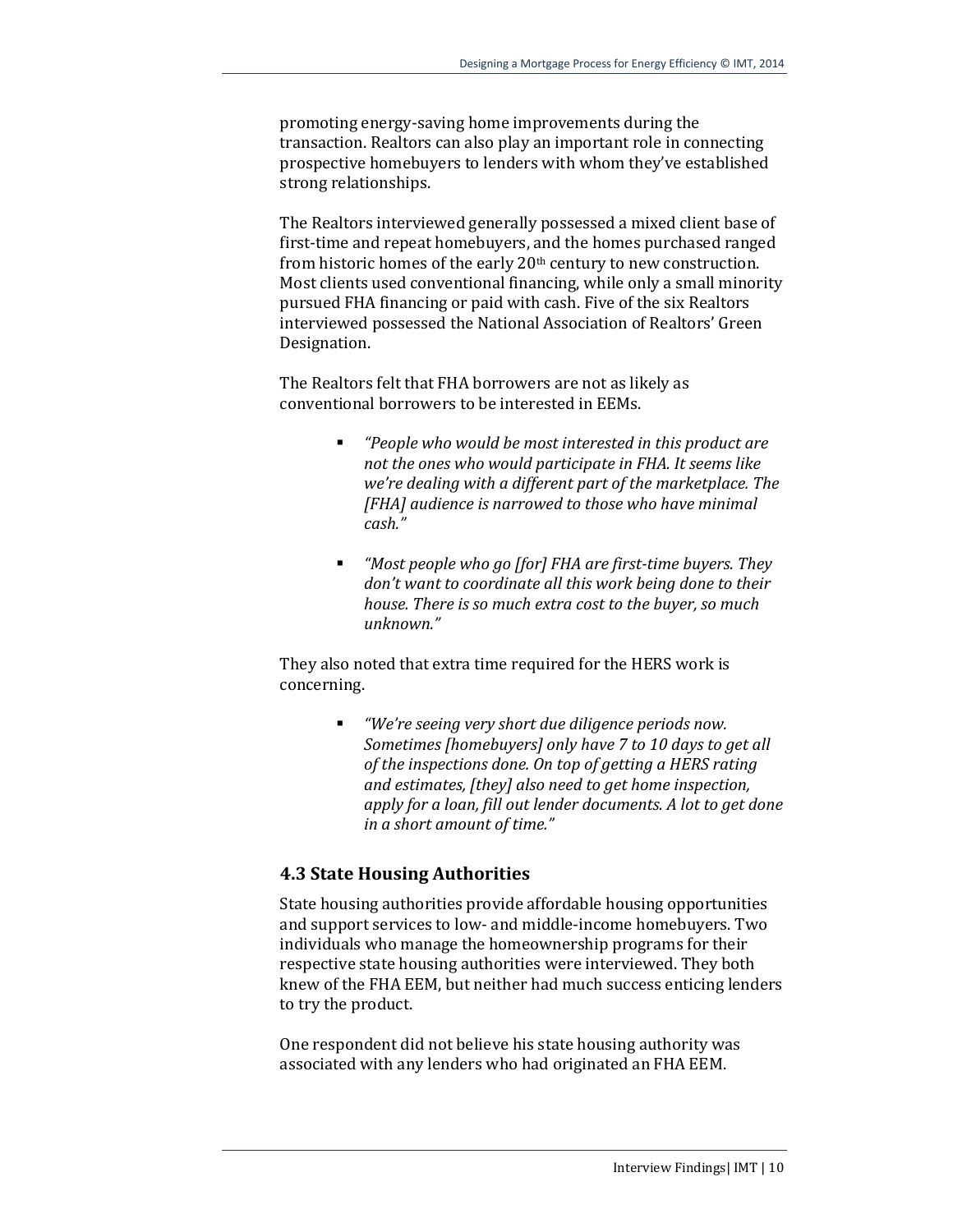*"We have a lender advisory committee—we've discussed EEMs with members of that committee, but there doesn't seem to be much interest. We used to offer the 203(k) streamlined, and there were some bad experiences with some of our lenders working with contractors and getting the work completed. This may have left a bad taste in their mouths."*

It is unclear if additional compensation would encourage lenders to try the product, as one respondent noted:

> *"Is there any additional compensation for lenders to do these loans? Because there is some management in seeing this work get completed that is greater than just originating a loan. Even with the 203(k) streamlined, there is an extra point lenders can earn for originating that product, but it doesn't seem to get anybody's interest to do the work."*

The interviewees had mixed reactions to the HERS process.

- *"It will be good so borrowers know what should be done to the home, but if they pay for the home energy rater and then decide not to get the EEM, it's a big cost to a first-time homebuyer. It would be good to know the timeframe of getting the HERS work done—coordinating this with lenders could be tricky."*
- *"My concern is whether we have enough [home energy raters]. Are they readily available?"*

#### **4.4 Mortgage Loan Officers and Underwriters**

Mortgage loan officers, who are responsible for originating mortgage loans, and mortgage underwriters, who assess the risk of offering these loans to borrowers, have a sound understanding of the home lending process and as a result they provided important perspectives on the FHA EEM. Three loan officers and one underwriter with varying levels of experience with the product were interviewed. One loan officer had a thorough understanding of the FHA EEM, having originated approximately eight of them over the past two years, whereas the other interviewees had limited knowledge of the product.

One loan officer had promoted the FHA EEM in several ways.

 *"I've created a flyer on it ... The flyer talks about the facts regurgitated from HUD … Agents can request to place [the flyer] into properties stating that the home is approved for an EEM if a buyer would want to utilize it.*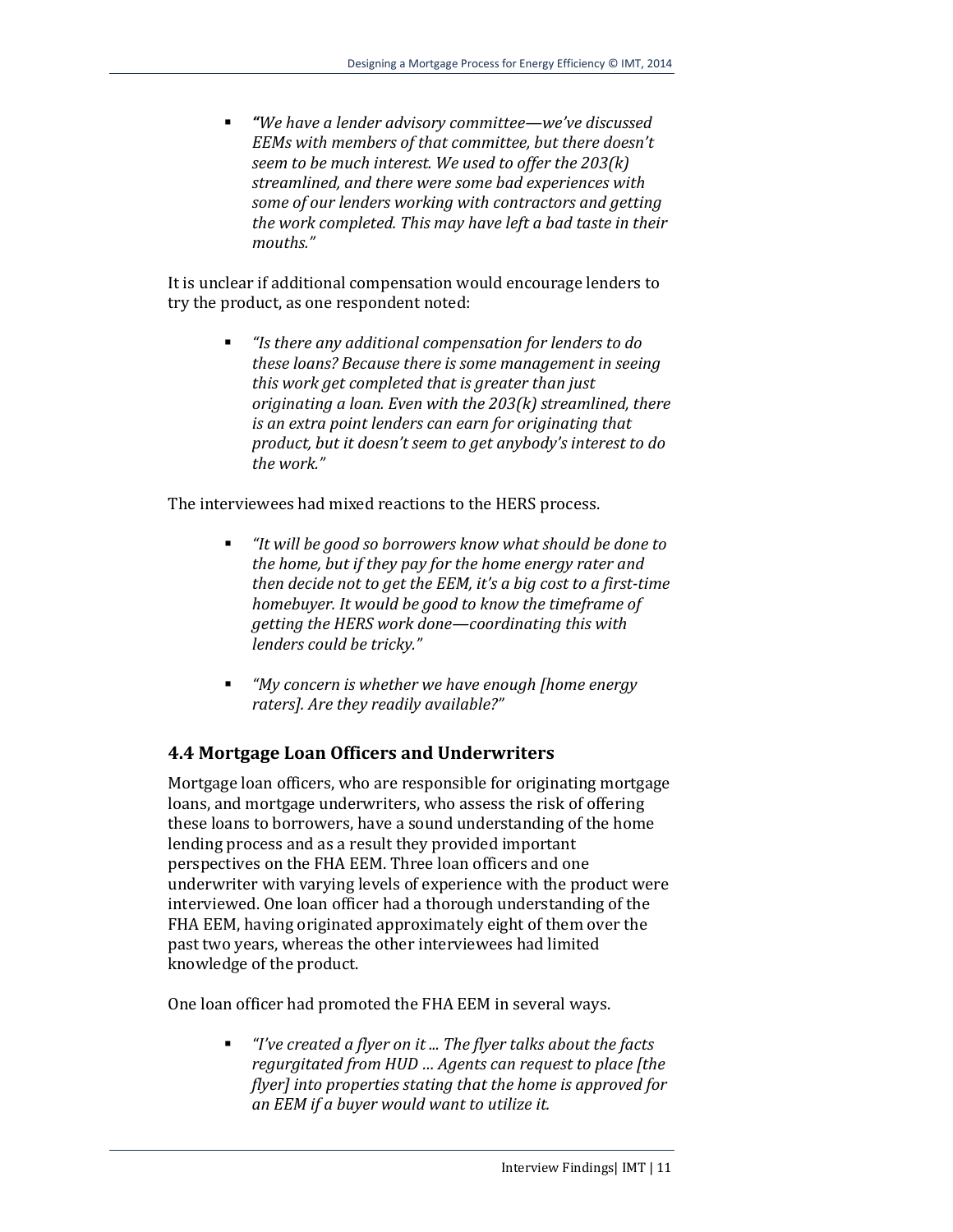*"I've done homebuyer seminars at home shows about the EEM. I've also done 'Lunch and Learns' to the local real estate association. I promoted it to the state housing and development authority as well, to see if they could approve the loan in their system."*

The large majority of FHA EEMs originated by one loan officer have been for existing home purchases.

> *"One hundred percent [have been for existing homes]. [I have] yet to put one together for a new home, although [we are] in discussions with a contractor who's building energy-efficient homes. We might attempt that sometime in the future. [Of the FHA EEMs for existing homes], 90 percent are purchases and 10 percent are refinances."*

Moving forward, improving the HERS report is recommended.

 *"The biggest piece of the puzzle where I could see improvement is the HERS report itself—standardization of that would be excellent. I like how the HERS index is elementary in a way that everybody can understand. The contents of the report are good, but standardization is needed. We need the same setup from one institution or rater to another."* 

According to one loan officer, contractors would not be able to receive payment upfront.

> *"That would not be an option. I have not run into this. If they are requesting a payment upfront, I would educate the contractor that funds have been added to the escrow account to pay them upon completion of the work. If they didn't like this setup, they would have the option of declining the job."*

These participants also noted that a product similar to the FHA EEM was unsuccessful.

> *"We offered a similar in-house product to [the FHA EEM] for two or three years and we only completed two of those [loans] over that time period. Our experience was that the homebuying process is already so drawn out and complicated that borrowers were hesitant to add anything to that process that would further complicate it."*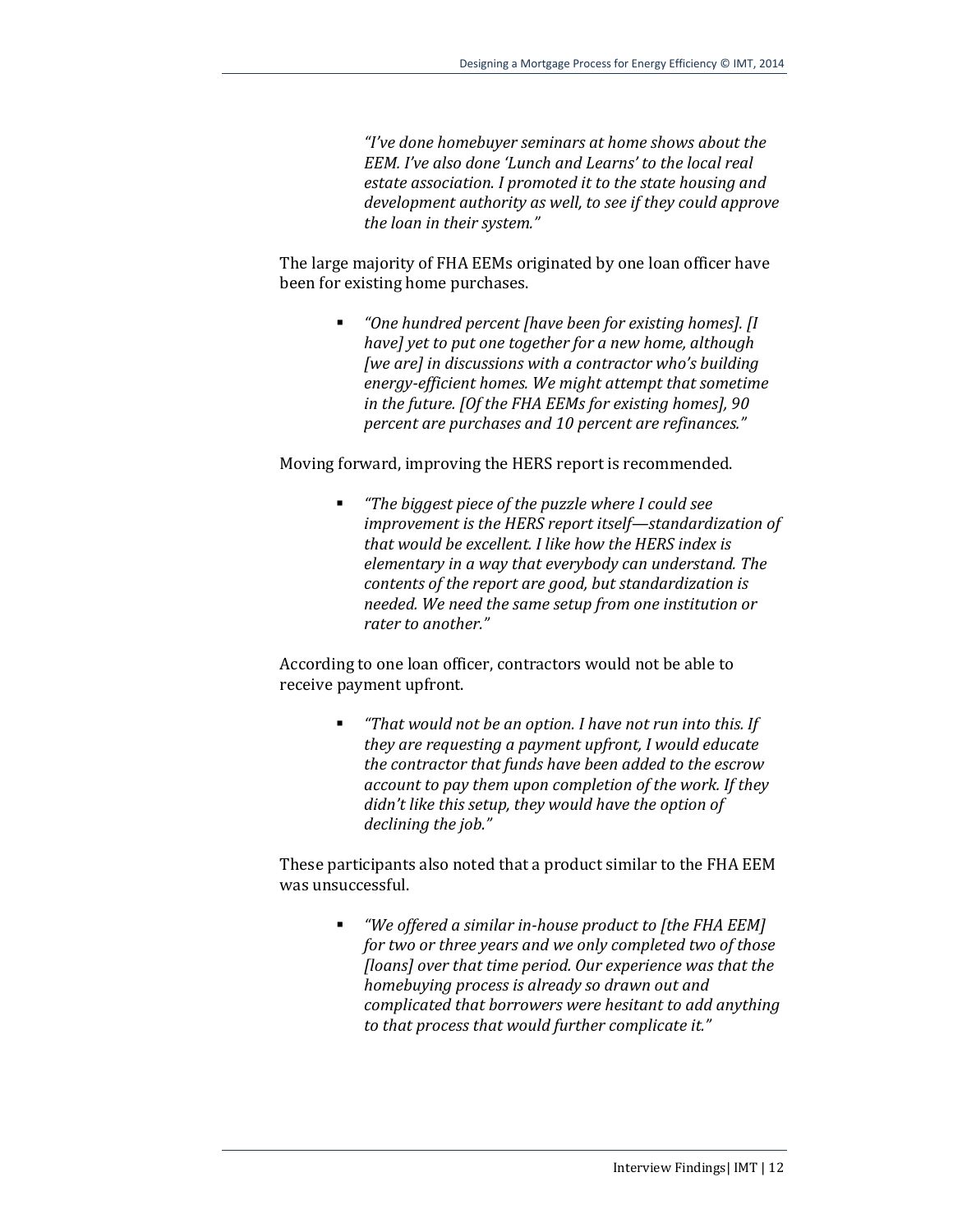#### **4.5 Mortgage Lending Experts**

Finally, two individuals each with over 25 years of experience in the mortgage lending industry were interviewed. These two professionals have been authors, speakers, trainers, and loan officers for the green building industry. Both had extensive knowledge of the FHA EEM and provided several important insights.

Lenders are deeply concerned by the associated risk of FHA EEMs.

 *"What [lenders] really need from the regulatory side is insurance that they're not going to have to buy back these loans. The biggest thing for them is the risk. If we fund these [loans], are we going to have to buy them back later?"* 

Lenders also are disincentivized to originate FHA EEMs.

 *"Loan officers see [FHA EEMs] as additional work and there's no additional compensation, so human nature is to avoid them."* 

One interviewee thought that the maximum loan amount prevents deep energy retrofits.

> *"Basically I'm going to save \$10 to \$20 on my utility bill, but my utility bill is still \$250 per month. [The FHA EEM] hasn't worked because it's not deep enough."*

The FHA EEM's median sales price stipulation limits the maximum loan amount for energy improvements.

> *"The median sales price always draws down the potential in many regions. As an example, in Nevada if [homebuyers] had an ability [to not be limited by the median sales price], they could have been able to add \$15,000, but because of the median sales price, they're only approved for \$7,000."*

One suggestion was that FHA allow multiple types of energy inspections for its EEM to reduce borrower costs.

> *"We do not have a lot of RESNET-certified HERS inspectors in our state. There's a bottleneck because there's not healthy competition, therefore the prices are higher. It would be ideal if FHA would change [its] model to allow some other type of energy inspection."*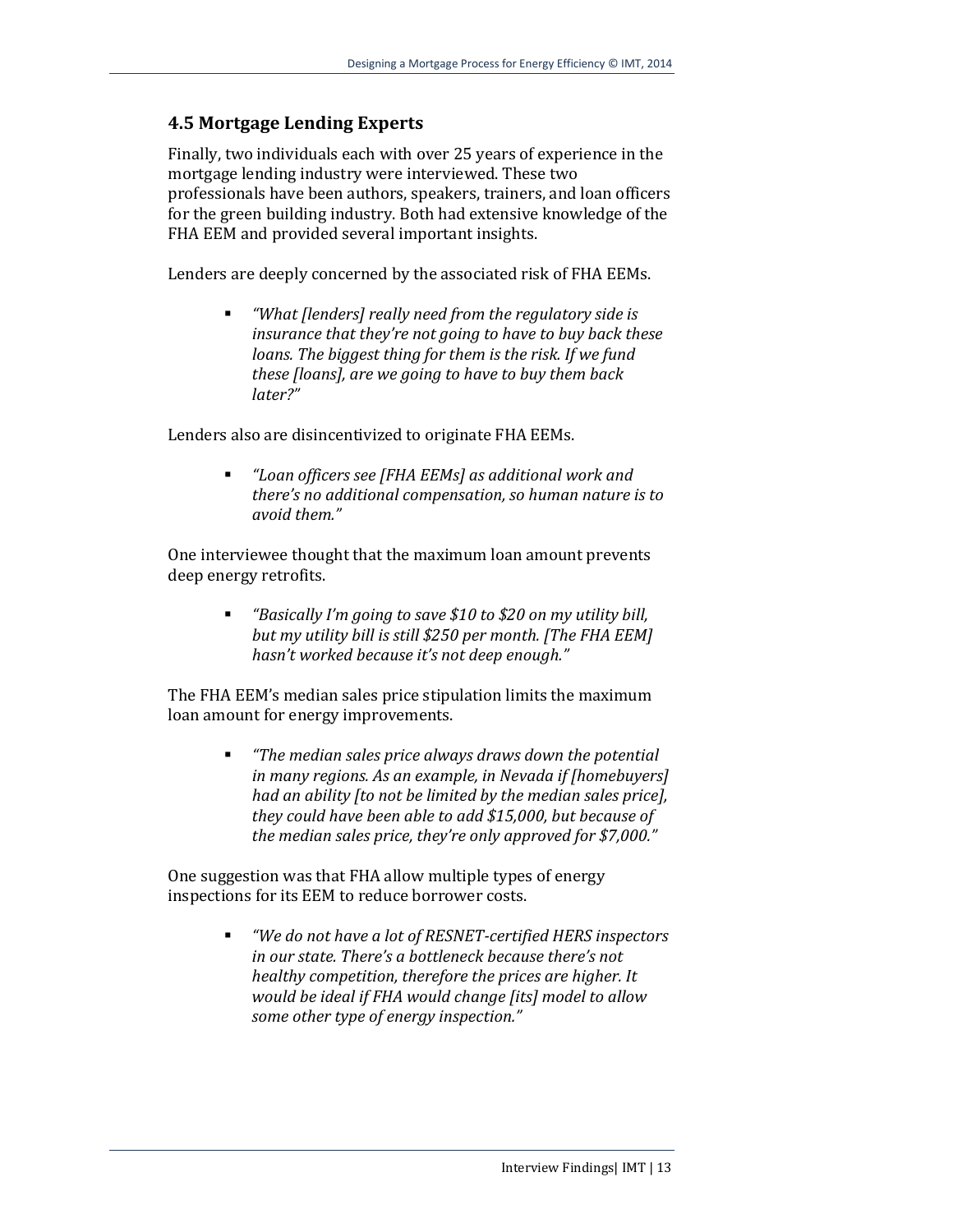## **5. Discussion and Conclusions**

Both the focus group participants and interviewees provided valuable perspectives on the FHA EEM, and more generally on making energy improvements to single-family homes purchased or refinanced by lowto middle-income borrowers. Focus group attendees reported that they lack understanding of home energy efficiency concepts and none had previous knowledge of the FHA EEM or home energy rating. If housing counselors were better educated about the FHA EEM and home energy efficiency, they could more effectively communicate the product's features and purpose with clients. More education is also necessary for other homebuying professionals, such as real estate agents, mortgage lenders, and homeownership professionals at the state housing authorities. As one mortgage lending expert stated, stakeholder education is "the critical point."

Housing counselors and prospective homebuyers can become better educated by integrating home energy efficiency material into housing counseling training and homebuyer education programs. One of the housing counselors interviewed revealed that pre-purchase housing counseling is a requirement for his state's first-time homebuyers' mortgage program and down payment assistance. Incorporating information about home energy efficiency and EEMs into required prepurchase housing counseling sessions could significantly increase homebuyers' awareness of and interest in EEMs.

The persistent work of energy efficiency champions can also greatly improve stakeholder education. One loan officer interviewed for this study has been an effective supporter of the FHA EEM by actively promoting and originating the product. There is a critical need for more stakeholders, who are passionate about saving energy and reducing household energy costs, to be proactive and champion products such as the FHA EEM. In addition, the interviews revealed that utility costs have the attention of prospective homebuyers. Therefore, specifically educating homebuyers on how energy improvements can lower their utility costs could help generate demand for more energy-efficient homes and possibly the FHA EEM, as well.

More widespread education can increase the awareness of highperformance buildings and EEMs, but education alone is not sufficient to increase the popularity of the FHA EEM. Rather, a combination of factors, which appear to have contributed to the product's historically low participation rates, must be addressed. Both the focus group and interviews revealed concerns that the FHA EEM would add complexity to the mortgage application process, which by itself is already overwhelming to many first-time homebuyers. In addition to the typical work, which includes a home inspection, the loan application, and various lender documents, the FHA EEM also requires a HERS inspection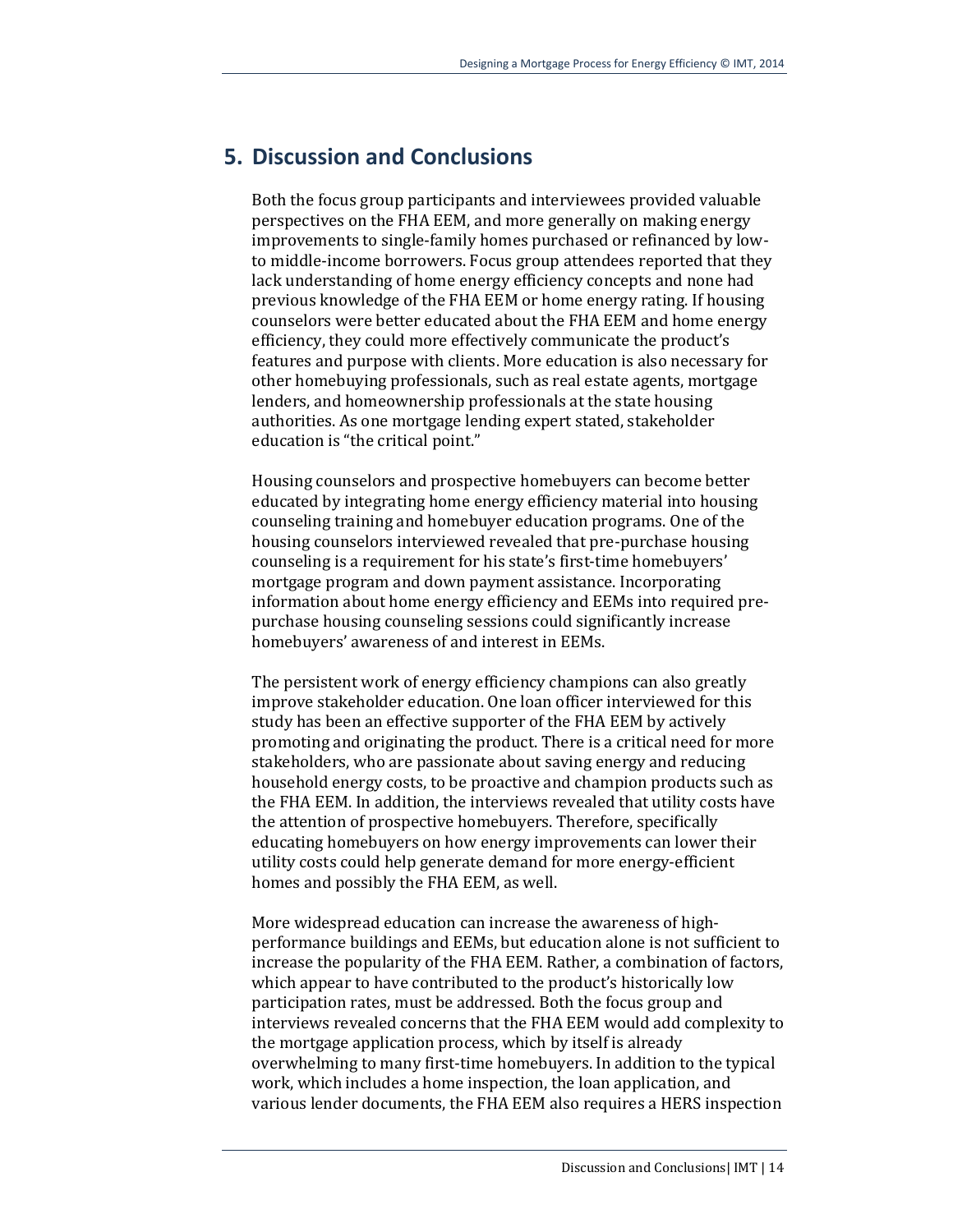and rating, as well as estimates of the costs and savings associated with the HERS-recommended energy efficiency measures. These extra requirements may detract both lenders from offering the product and prospective homebuyers from demanding it. A potential solution to this issue of complexity, posited by an interviewed Realtor, is to follow the FHA 203(k) model by having a paid facilitator streamline the EEM process.

There was a wide range of opinions on the HERS component of the FHA EEM. Focus group attendees spoke positively about the role of the home energy rater and had a negative reaction to a hypothetical scenario in which the home energy rating was removed from the EEM framework. While some interviewees shared these sentiments, others were concerned by the costs and time commitment associated with completing the HERS work. One mortgage lending expert thought that FHA should allow multiple types of energy inspections to occur, including those performed by non-HERS raters, in order to increase competition and thus reduce the home energy evaluation costs incurred by borrowers. Another interviewee suggested that an energy audit with a blower door test could suffice, and that pursuing a HERS rating is not worth the extra time and cost. In addition, a few study participants had experienced a limited supply of home energy raters, which can create a bottleneck in the process and detract stakeholders from participating in the FHA EEM program. Although some respondents noted the value of a detailed and quantifiable HERS analysis, the time, cost, and supply issues warrant a follow-up study that specifically investigates how the HERS process and alternative methods of home energy evaluation could be optimally integrated into the FHA EEM framework. This study should include interviews with home energy raters and other building energy professionals.

The maximum loan amount eligible for energy improvements also appears to be a flaw of the FHA EEM. The maximum loan amount for energy improvements cannot exceed 5 percent of the value of the property, and this restriction limits the number and size of energy improvements that can be financed. This condition is relatively more restrictive for low- to middle-income borrowers who are only eligible for lower-valued homes—and lower-priced homes are likely to be the most in need of improvements, according to one mortgage underwriter. In addition, a mortgage lending expert noted that the median sales price stipulation also limits the amount of financing that can be allocated for home energy improvements. Due to these constraints, deeper energy retrofits that can result in greater energy savings cannot be pursued with the FHA EEM. Therefore, it is recommended that FHA reevaluate the maximum loan amount conditions by collaborating with loan officers who have originated FHA EEMs and home energy professionals such as HERS raters. Ideally, these stakeholders can devise a solution that permits deeper energy retrofits and also keeps lender and borrower risk at acceptable levels.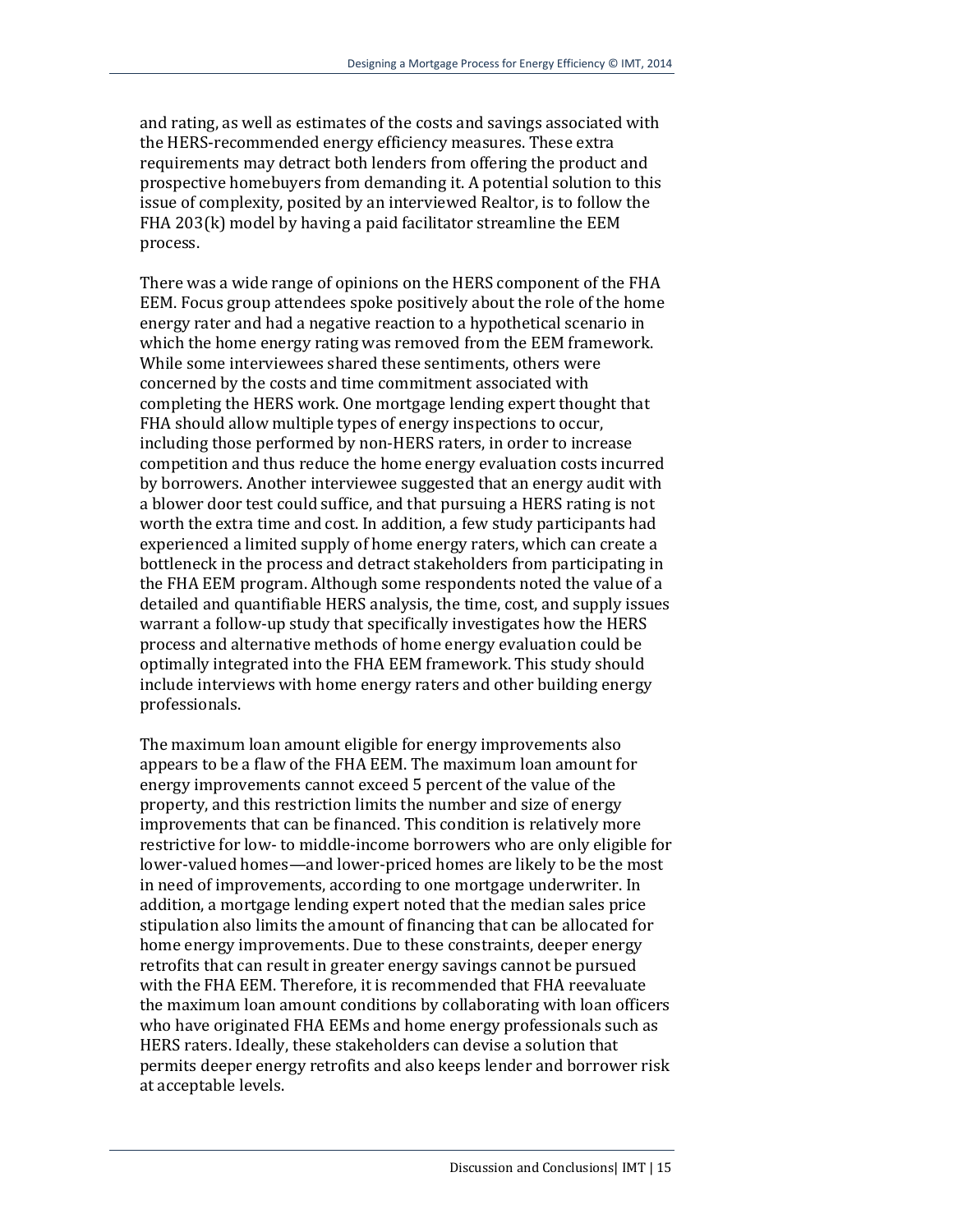The FHA EEM must be made more attractive to the lending community in order for its market share to increase. When compared to conventional mortgage products, the FHA EEM requires more work from lenders. Therefore, lenders must be properly incentivized to undertake this additional effort. One option is to reward lenders with extra compensation for originating the product, although, according to one interviewee, this strategy was tried with FHA's Streamlined 203(k) loan and did not seem to increase lender interest in the product. Another potential solution is to have a paid facilitator streamline the FHA EEM process, as mentioned above. By managing the loan process, this facilitator could reduce the burden both on lenders and homebuyers. These two options should be explored further as ways to increase lender participation in the FHA EEM.

While redesigning some of the product's structural elements can help increase its attractiveness to stakeholders, the FHA EEM still suffers from the relative unpopularity of FHA financing, as compared to convention financing. Both the focus group and interviews suggested that FHA loans are now unappealing to prospective homebuyers due to their upfront and annual mortgage insurance premiums. Furthermore, the FHA EEM struggles to compete with more attractive or well-known financing options such as first-time homebuyer assistance programs and the FHA 203(k) loan program. Although lowering FHA mortgage insurance premiums would make the FHA EEM a more attractive product, such a monumental change is unrealistic. Instead, interest in the FHA EEM could be stimulated by tying financing for energy improvements with financing for cosmetic improvements, which are widely desired and implemented by new homeowners.

While this study focused on the FHA EEM and exposed several ideas that could generate greater interest in the product, the FHA EEM is just one tool for addressing the broader issue of limited energy efficiency investment in single-family homes. FHA is actively involved in creating a more energy-efficient housing stock through its product and service offerings, but more work needs to be done. This study concludes that the following initiatives are necessary not only to increase participation in the FHA EEM, but also, on a much larger scale, to develop a more energyefficient single-family housing stock.

- The development of more widespread green training programs, such as NeighborWorks America's Green Organization Program, to increase both professional and consumer knowledge of home energy efficiency concepts, including EEMs.
- Collaboration between industry groups, such as the Residential Energy Services Network (RESNET) and the Mortgage Bankers Association (MBA), and HUD to address aspects of the FHA EEM that are limiting the product's appeal. This includes reducing the product's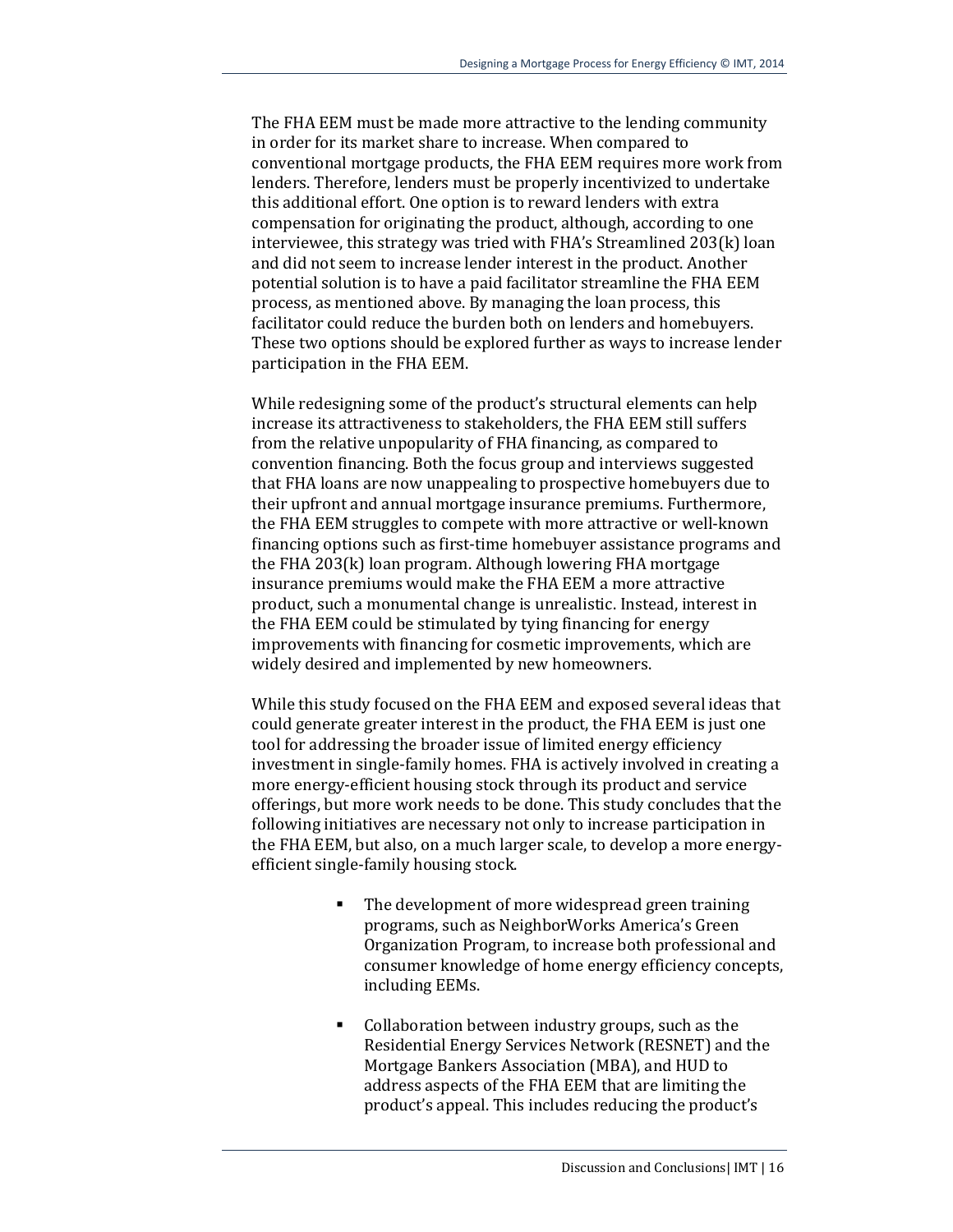complexity and increasing the maximum allowable loan amount for energy improvements.

- A follow-up study that investigates the optimal way to integrate home energy evaluations, including those performed by non-HERS raters, into an EEM framework.
- Continued support of the SAVE Act and other federal actions that would lead to the inclusion of energy costs in mortgage underwriting guidelines. Current mortgage underwriting does not consider home energy costs and this is a key barrier to increasing energy efficiency investment in single-family homes.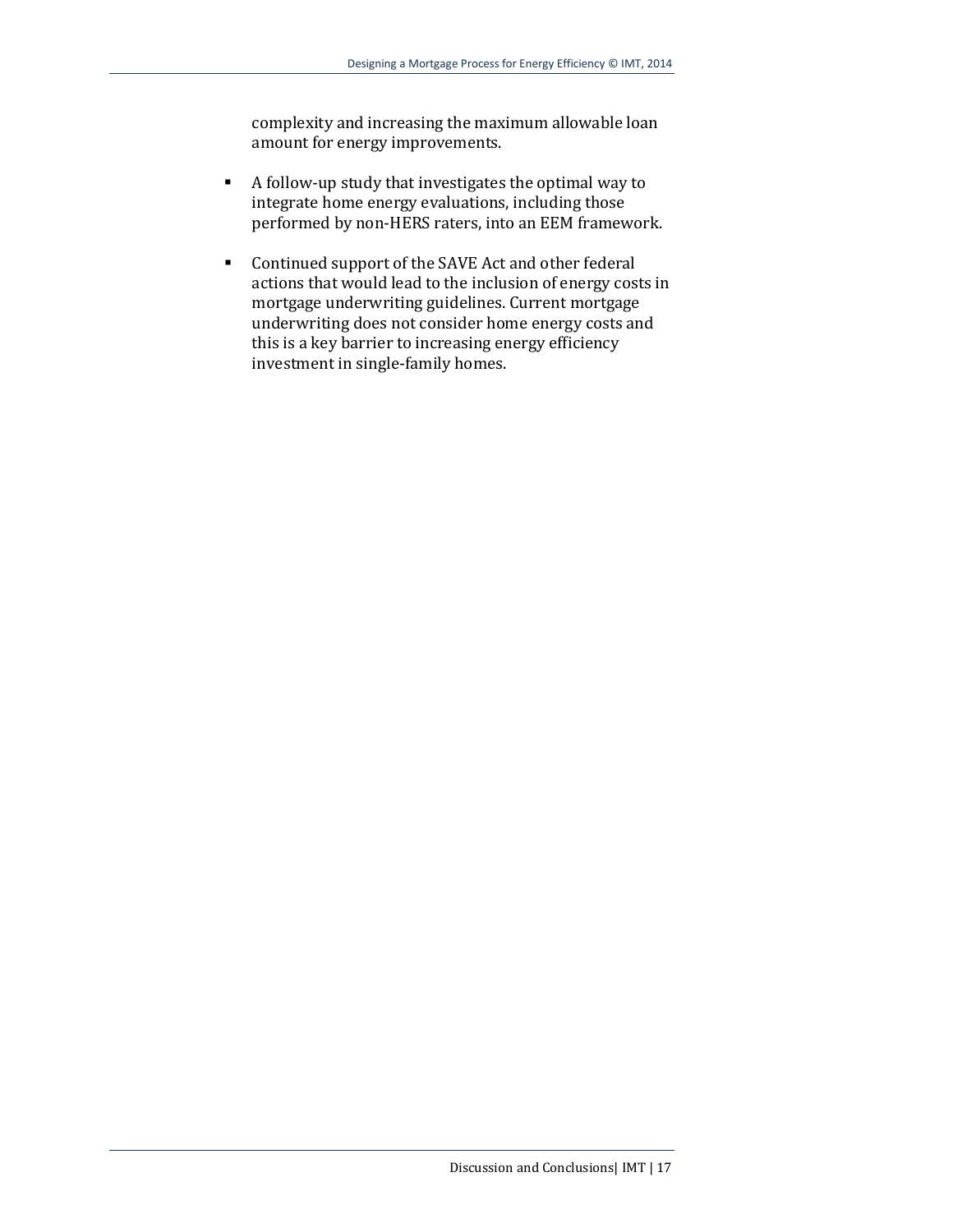#### **References**

Farhar, B. C. 2000. *Pilot States Program Report: Home Energy Rating Systems and Energy-Efficient Mortgages*. Golden, CO: National Renewable Energy Laboratory.

Martin, C. 2011. "Home Purchase Counseling: The Untapped Green Financing Tool." Paper presented at *Strengthening the Green Foundation – Research and Policy Directions for Development and Finance*, New Orleans, LA, March 10-11. [http://www.frbatlanta.org/](http://www.frbatlanta.org/%20documents/news/conferences/11green_paper_martin.pdf)  [documents/news/conferences/11green\\_paper\\_martin.pdf](http://www.frbatlanta.org/%20documents/news/conferences/11green_paper_martin.pdf)

Miller, R. 1986. "The Energy Efficient Mortgage: New Lending Policies to Boost Bank Acceptance." In *Proceedings of the ACEEE 1986 Summer Study on Energy Efficiency in Buildings*, 4:108-118. Washington, DC: ACEEE.

National Association of REALTORS (NAR). "Home Buyers and Sellers Survey Shows Lingering Impact of Tight Credit." *NAR News Release*, November 4, 2013[, http://www.realtor.org/news-releases/](http://www.realtor.org/news-releases/%202013/11/home-buyers-and-sellers-survey-shows-lingering-impact-of-tight-credit)  [2013/11/home-buyers-and-sellers-survey-shows-lingering-impact](http://www.realtor.org/news-releases/%202013/11/home-buyers-and-sellers-survey-shows-lingering-impact-of-tight-credit)[of-tight-credit](http://www.realtor.org/news-releases/%202013/11/home-buyers-and-sellers-survey-shows-lingering-impact-of-tight-credit)

——— . 2014. *NAR Existing-Home Sales Data*: *Overview Chart for Printing*. [http://www.realtor.org/sites/default/files/reports/2014/](http://www.realtor.org/sites/default/files/reports/2014/%20embargoes/ehs-04-22-ysittwiwb/ehs-03-2014-overview-2014-04-22.pdf)  [embargoes/ehs-04-22-ysittwiwb/ehs-03-2014-overview-2014-04-](http://www.realtor.org/sites/default/files/reports/2014/%20embargoes/ehs-04-22-ysittwiwb/ehs-03-2014-overview-2014-04-22.pdf) [22.pdf](http://www.realtor.org/sites/default/files/reports/2014/%20embargoes/ehs-04-22-ysittwiwb/ehs-03-2014-overview-2014-04-22.pdf) 

Turnham, J., and A. Jefferson. 2012. *Pre-Purchase Counseling Outcome Study: Research Brief*. Report prepared for the U.S. Department of Housing and Urban Development. Washington, DC: HUD.

United States Census Bureau. "New Residential Sales in March 2014." *Joint News Release with HUD*, April 23, 2014, <http://www.census.gov/construction/nrs/pdf/newressales.pdf>

United States Congress, House of Representatives Committee on Financial Services. *H.R. 6078, The Green Resources for Energy Efficient Neighborhoods Act of 2008: Hearing before the Committee on Financial Services*. 110th Congress, 2nd session, June 11, 2008.

U.S. Department of Energy (DOE). 2012. *Buildings Energy Data Book*. Washington, DC: DOE[. http://buildingsdatabook.eren.doe.gov/](http://buildingsdatabook.eren.doe.gov/%20TableView.aspx?table=1.1.3)  [TableView.aspx?table=1.1.3](http://buildingsdatabook.eren.doe.gov/%20TableView.aspx?table=1.1.3)

U.S. Department of Housing and Urban Development (HUD). 2005. *Mortgagee Letter 2005-21*. Washington, DC: HUD.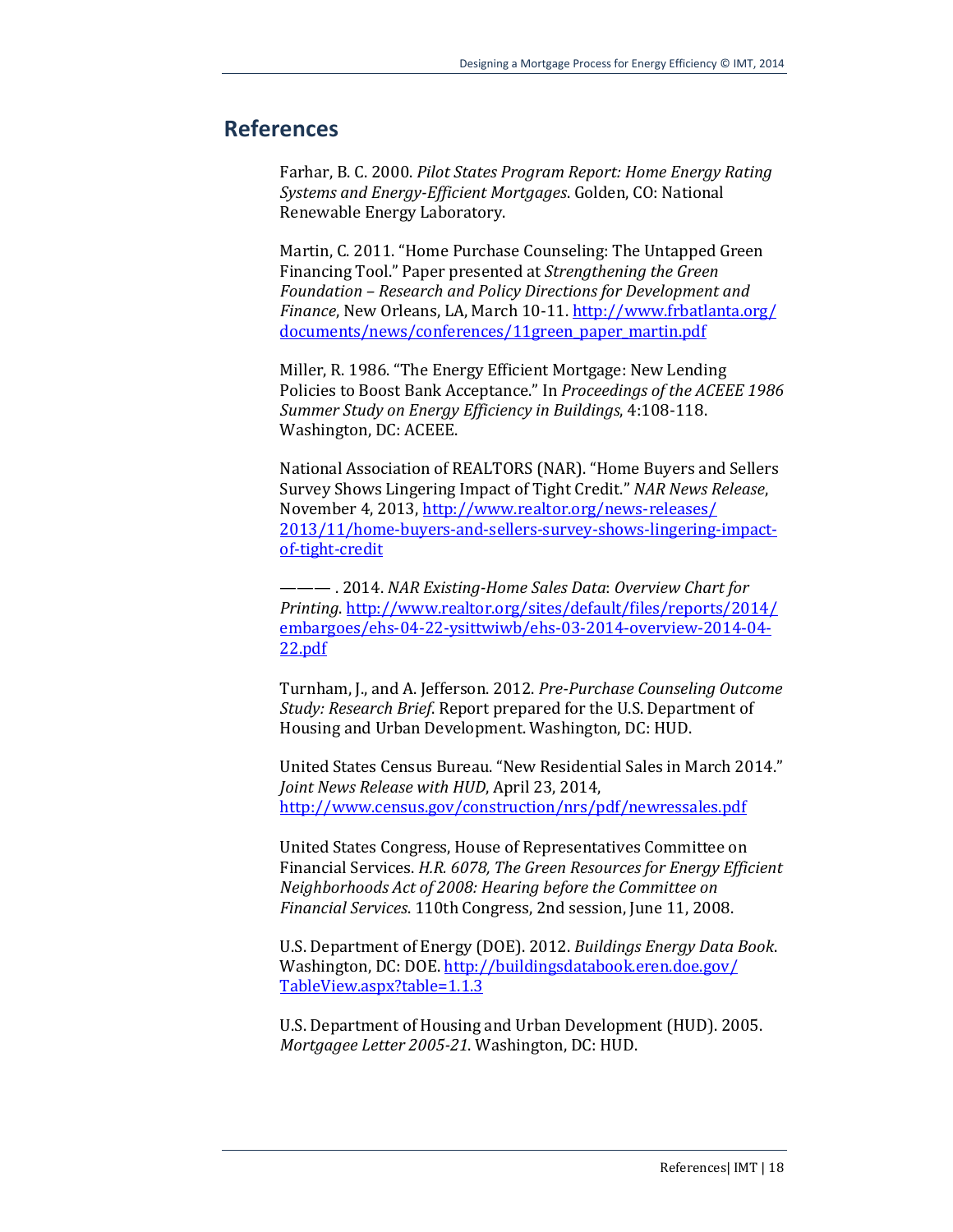——— . 2008. *Implementing HUD's Energy Strategy: Submitted Pursuant to Section 154 Energy Policy Act of 2005*. Washington, DC: HUD.

——— . 2009. *Mortgagee Letter 2009-18*. Washington, DC: HUD.

——— . 2010. *Housing Counseling Program Handbook (7610.1)*. Washington, DC: HUD.

——— . 2012a. *Mortgagee Letter 2012-4*. Washington, DC: HUD.

——— . 2012b. *Affordable Green: Renewing the Federal Commitment to Energy-Efficient, Healthy Housing: Report to Congress Section 154 Energy Policy Act of 2005*. Washington, DC: HUD.

——— . 2012c. *HUD-9902 Data from Oct 1, 2011 to Jun 30, 2012*. Washington, DC: HUD[. http://portal.hud.gov/hudportal/](http://portal.hud.gov/hudportal/documents/huddoc?id=2012Q39902111912.pdf) [documents/huddoc?id=2012Q39902111912.pdf](http://portal.hud.gov/hudportal/documents/huddoc?id=2012Q39902111912.pdf)

——— . 2013. *FHA Annual Management Report*. Washington, DC: HUD[. http://portal.hud.gov/hudportal/documents/](http://portal.hud.gov/hudportal/documents/%20huddoc?id=fhafy13annualmgmntrpt.pdf)  [huddoc?id=fhafy13annualmgmntrpt.pdf](http://portal.hud.gov/hudportal/documents/%20huddoc?id=fhafy13annualmgmntrpt.pdf)

U.S. Energy Information Administration (EIA). 2013. *Apartments in Buildings with 5 or More Units Use Less Energy than Other Home Types*. Washington, DC: EIA[. http://www.eia.gov/todayinenergy/](http://www.eia.gov/todayinenergy/%20detail.cfm?id=11731)  [detail.cfm?id=11731](http://www.eia.gov/todayinenergy/%20detail.cfm?id=11731)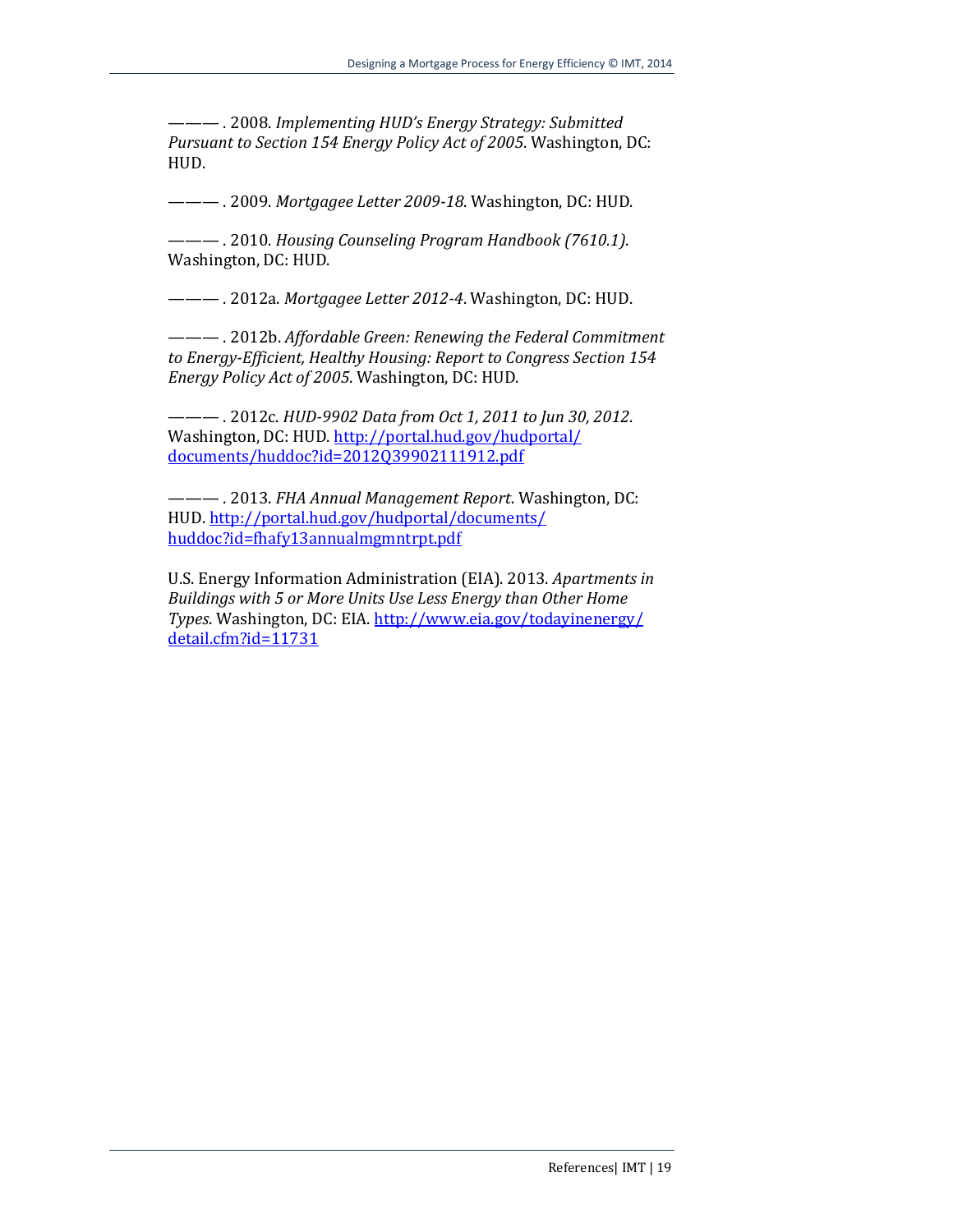## **Acknowledgements**

I would like to thank all focus group participants and interviewees for taking the time to participate in this study. Their insights formed the basis for this report and helped illuminate several key issues that should continue to be discussed.

Thank you, as well, to the following individuals who contributed to this project:

- Robert Sahadi, Institute for Market Transformation
- Cliff Majersik, Institute for Market Transformation
- **EXECUTE:** Stephanie Burns, formerly with IMT
- **Mark Teschauer, NeighborWorks America**
- **Tom Deyo, NeighborWorks America**